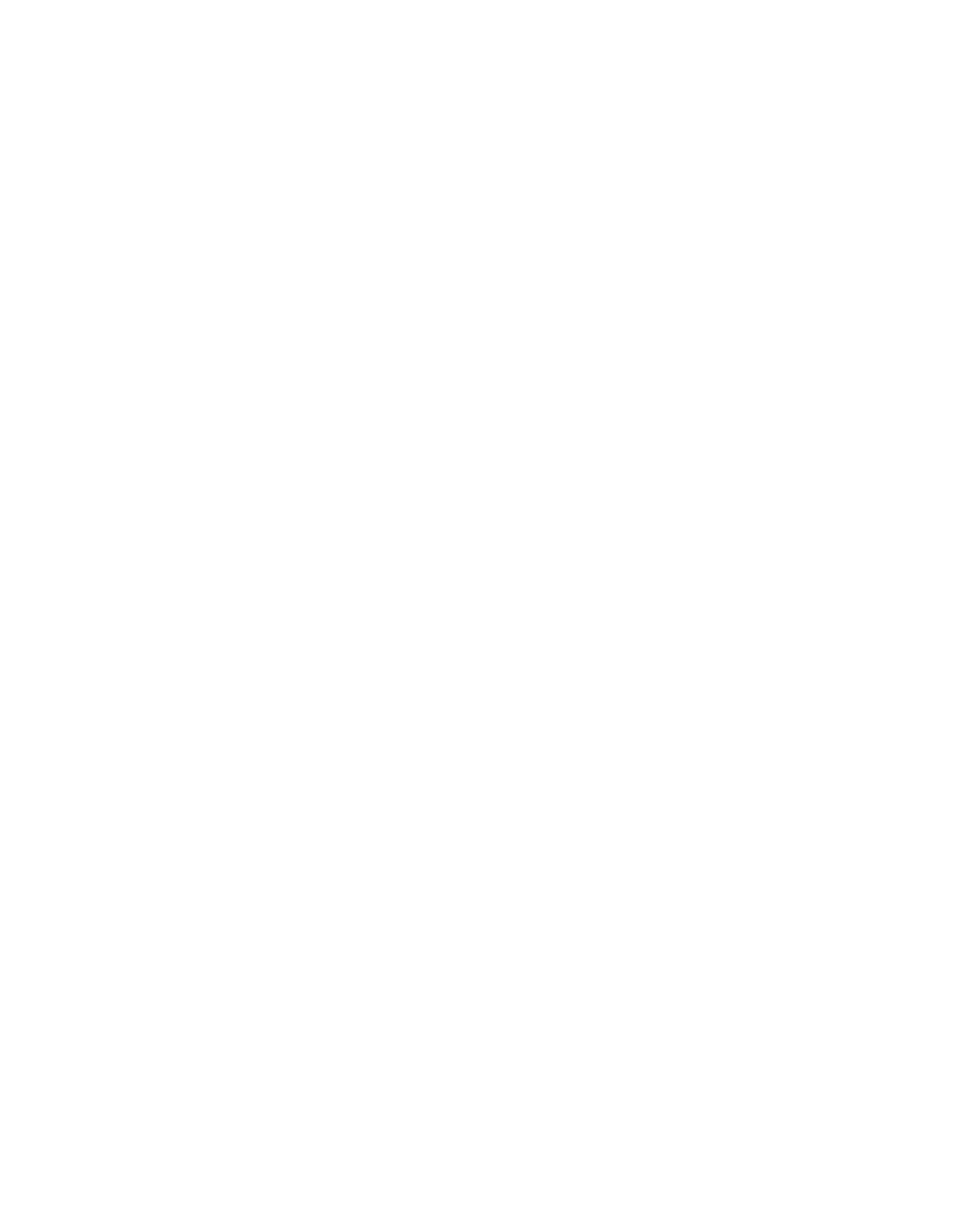| Contents                                          | Page |
|---------------------------------------------------|------|
| Salatut Tahajjud in the Qur'an                    | 1    |
| Ahadith on Salatut Tahajjud                       | 2    |
| Method of praying                                 | 5    |
| Qunoot of Salatul Witr                            | 6    |
| Extra Duas                                        |      |
| Dua to be recited before Salatut Tahajjud         | 8    |
| Another dua to be recited before Salatut Tahajjud | 9    |
| 8 Rakats of Nafila                                |      |
| Dua for Qunoot of Nafila (8 Rakats)               | 12   |
| Dua after every 2 rakats of Nafila                | 14   |
| Dua after 8 rakats of Nafila                      | 17   |
| Salatush Shafa                                    |      |
| Dua after Salatush Shafa                          | 18   |
| Salatul Witr                                      |      |
| Dua at beginning of Qunoot of Salatul Witr        | 20   |
| Dua for end of Qunoot of Salatul Witr             | 22   |
| Dua after ruku of of Salatul Witr                 | 24   |
| Dua after Salatul Witr (DUA HAZEEN)               | 25   |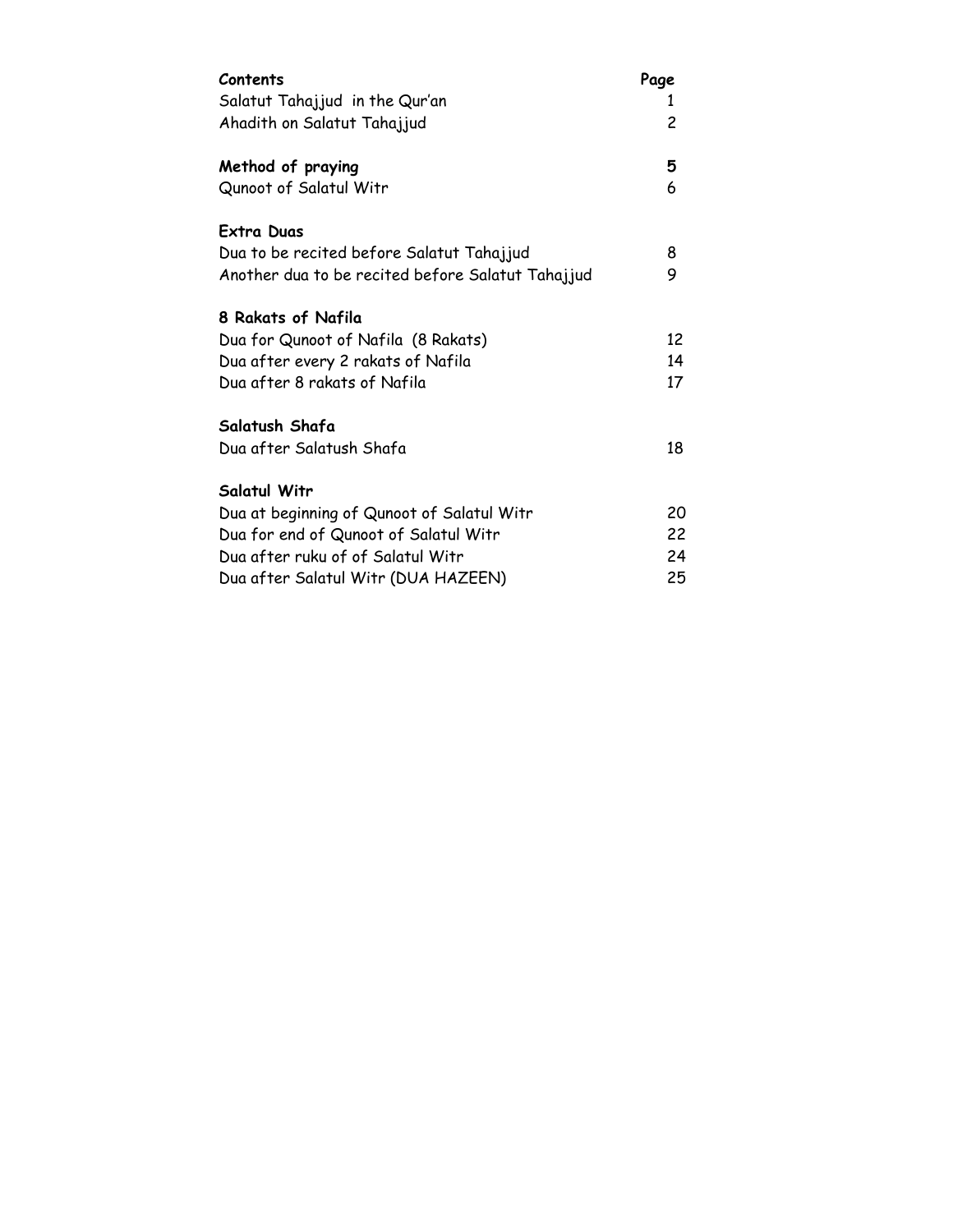# **SALATUT TAHAJJUD IN THE QUR'AN**

وَمِنَ اللَّيْلِ فَتَهَجَّدْ بِهِ نَافِلَةً لَّكَ عَسَى أَن يَبْعَثَكَ رَبُّكَ مَقَامًا مَّحْمُودًا And during a part of the night, pray Tahajjud beyond what is incumbent on you; maybe your Rabb will raise you to a position of great glory. 17:79 تَتَجَافَى جُنُوبُهُمْ عَنِ الْمَضَاجِعِ يَدْعُونَ رَبَّهُمْ خَوْفًا وَطَمَعًا وَمِمَّا

رَزَقْنَاهُمْ يُنفِقُونَ فَلاَ تَعْلَمُ نَفْسٌ مَّا أُخْفِيَ لَهُم مِّن قُرَّةِ أَعْيُنٍ جَزَاءً بِمَا آَانُوا يَعْمَلُونَ

Their sides draw away from (their) beds, they call upon their Rabb in fear and in hope, and they spend (benevolently) out of what We have given them So no soul knows what is hidden for them of that which will refresh the eyes; a reward for what they did. 32: 16-17

آَانُوا قَلِيلاً مِّنَ اللَّيْلِ مَا يَهْجَعُونَ وَبِالْأَسْحَارِ هُمْ يَسْتَغْفِرُونَ

They used to sleep but little in the night. And in the early part of the morning they asked forgiveness. (51: 16-17)

وَمِنَ اللَّيْلِ فَسَبِّحْهُ وَإِدْبَارَ النُّجُومِ

And in the night, give Him glory too, and at the setting of the stars 52:49

إِنَّ نَاشِئَةَ اللَّيْلِ هِيَ أَشَدُّ وَطْءًا وَأَقْوَمُ قِيلاً

Surely the rising by night is the firmest way to tread and the best corrective of speech. 73:6

وَمِنَ اللَّيْلِ فَاسْجُدْ لَهُ وَسَبِّحْهُ لَيْلًا طَوِيلاً

And during part of the night adore Him, and give glory to Him for a long (part of the) night 76:2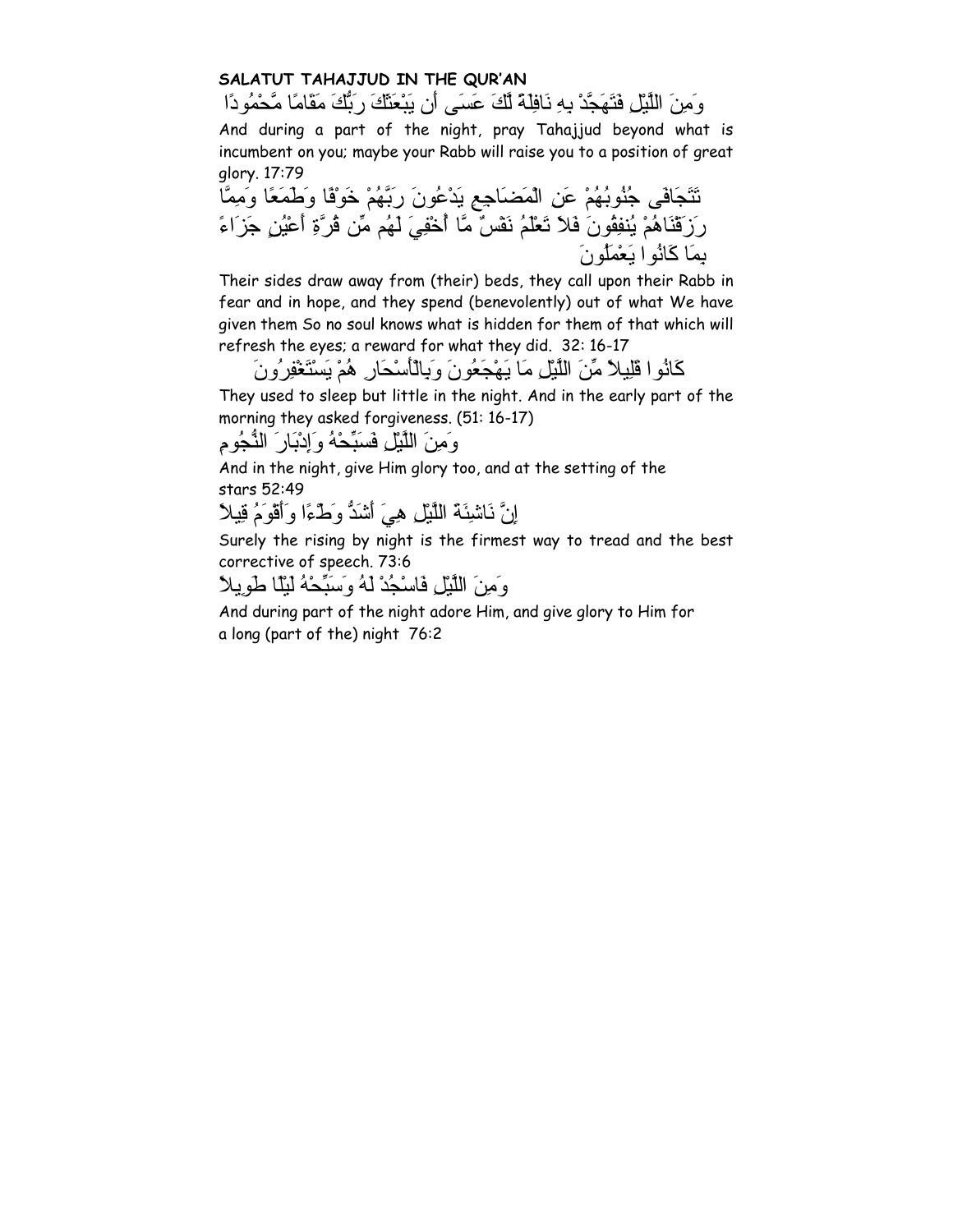#### **AHADITH ON THE IMPORTANCE OF SALATUT TAHAJJUD**

1. Three things bring happiness to the heart of a believer:

- a) Meeting brethren in faith
- b) Breaking the fast
- c) Waking up in the later part of the night for Salatut Tahajjud - Prophet (SAW)

2. Jibrail continued to advise me about staying up at night until I thought that the virtuous ones of my Ummah do not sleep. Prophet (SAW)

3. The honor and greatness of a believer lies in his praying at night. Imam Ja'fer As-Sadiq (AS)

4. I detest that a man who has recited the Qur'an, wakes up at night but does not rise until the morning when he wakes up for Salaatul Fajr. Imam Ja'fer As-Sadiq (AS)

5. Allah says; "Wealth and children are an ornament of the life of this world" (18:46), but the 8 raka'ats recited by a servant at the end of the night are an ornament of the Hereafter. Imam as-Sadiq (AS)

6. Two raka'ats of prayer recited in the darkness of the night are more beloved to me than the world and all that is in it. Holy Prophet (SAW)

7. The rising by night is healthy for the bodies. Imam Ali (AS)

8. Salatut Tahajjud brightens the faces, makes the night pleasant, and attracts sustenance. Imam Ja'fer As-Sadiq (AS)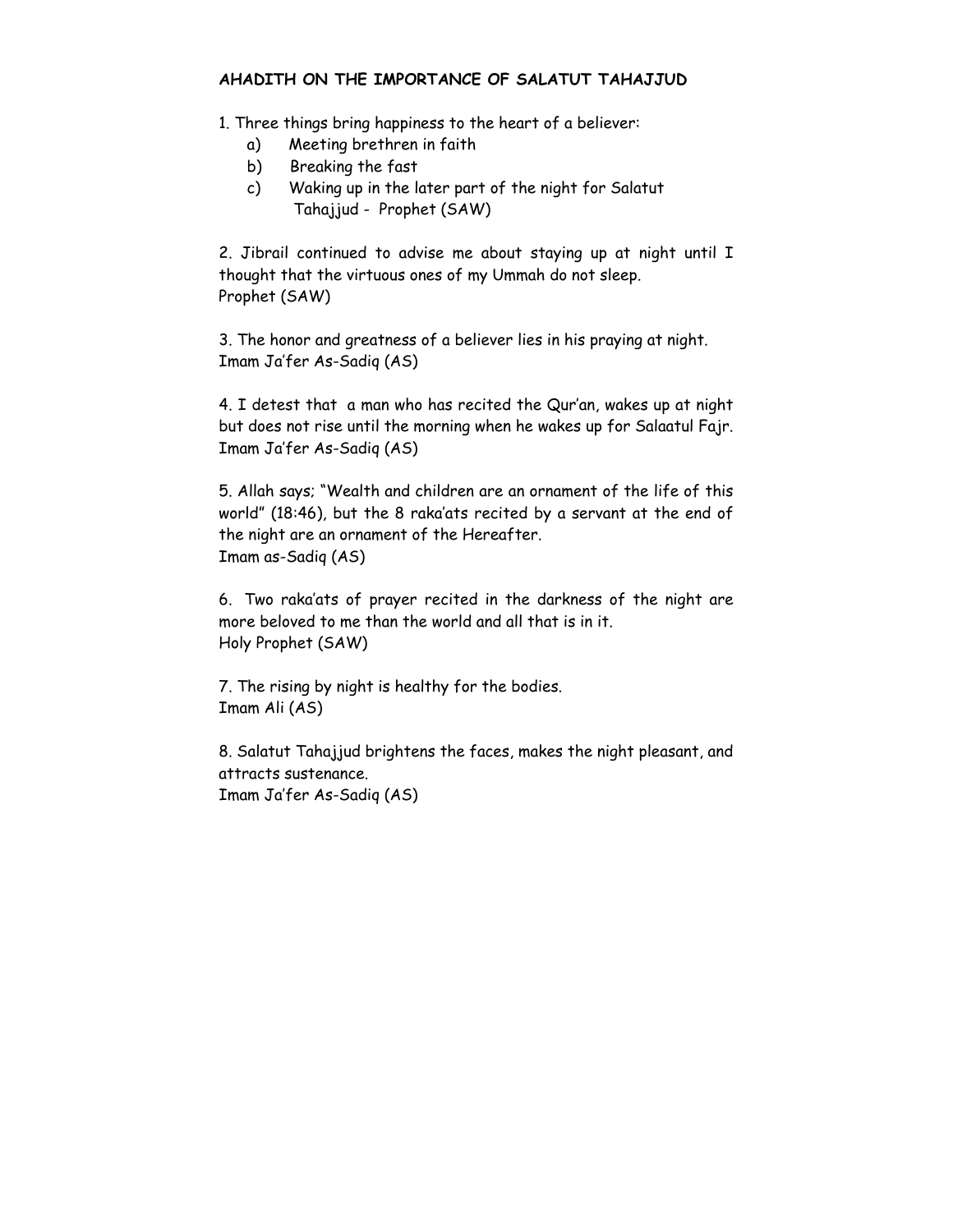9. When the servant of Allah turns to his Rabb in the middle of the dark night, and whispers to Him, Allah establishes His light in his heart . . . then He tells the angels: O my angels, look at my servant. He has turned to Me in the middle of the dark night while the false ones are playing, and the heedless ones are sleeping; bear witness that I have forgiven him.

Holy Prophet (SAW)

10. Whoever has been granted the chance to recite Salatut Tahajjud, a male servant or a female one, and he(or she) rises for Allah sincerely, does proper wudhu , prays salaat for Allah with a true intention, a sound heart, a humble body and a tearful eye, Allah will place behind him nine rows of angels. The number of angels in each row cannot be counted except by Allah. One side of each row is in the East, and the other is in the West. Then when he completes his prayer, he gets the reward of all of the angels in the rows. Holy Prophet (SAW)

11. There is no good deed except that its reward has been outlined in the Qur'an, except the Salatut Tahajjud. Almighty Allah has not specified its reward due to its greatness with Him. He says (about the reward of those who recite Salatut Tahajjud: So no soul knows what is hidden for them of that which will refresh the eyes; a reward for what they did.(32:17) Holy Prophet (SAW)

12. A man came to Imam Ali (AS) and said: I have been denied the chance to recite Salatut Tahajjud. The Imam replied: Your sins have prevented you.

13. Whoever tells himself he will wake up for Salatut Tahajjud but sleeps through the time, his sleep will be charity and the reward of what he intended will be written for him. Holy Prophet (SAW)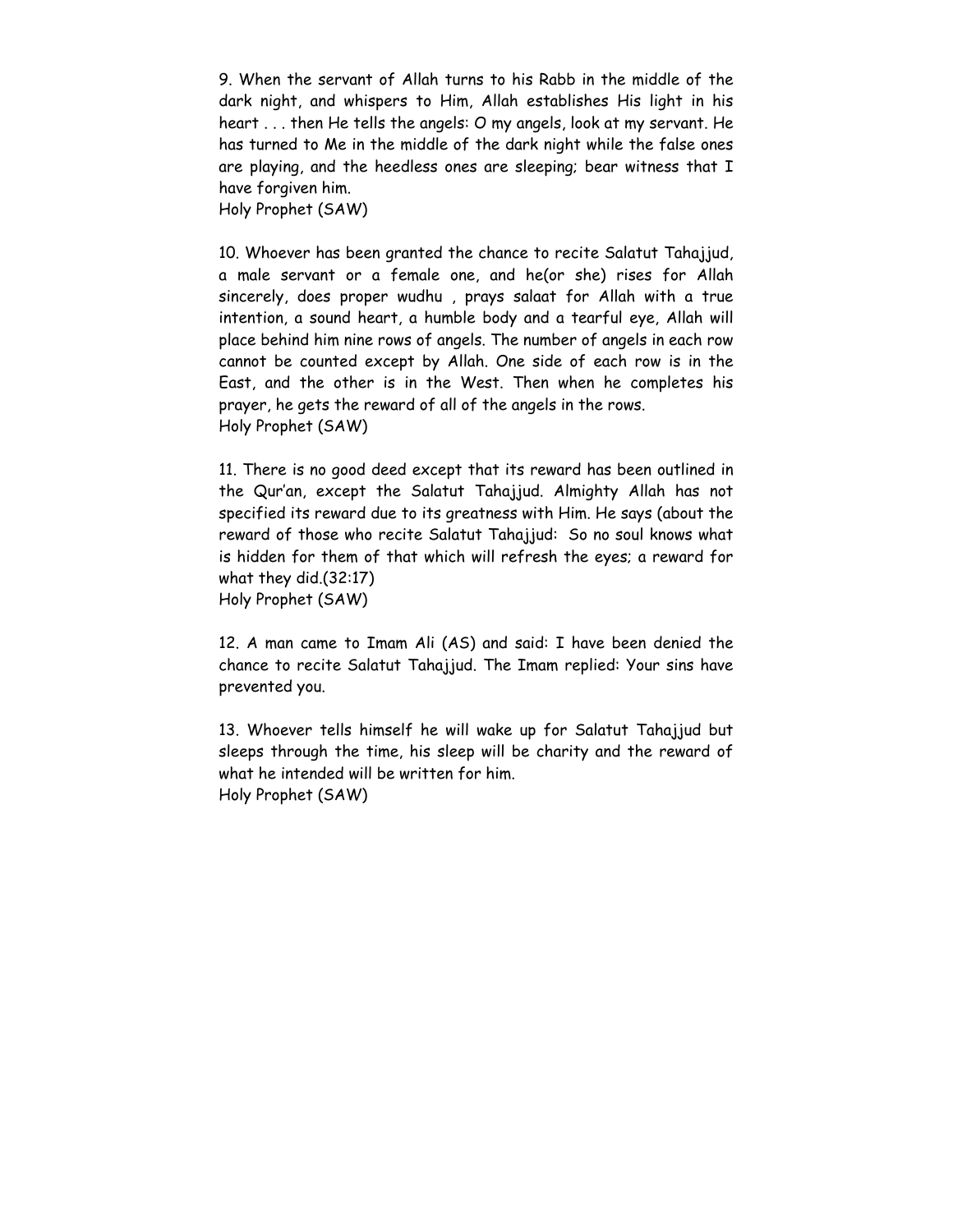14. Do not disregard the reciting of Salatut Tahajjud, for the one who is denied Salatut Tahajjud is in a great loss. Imam as-Sadiq (AS)

15. The Salatut Tahajjud was Wajib upon the Messenger of Allah and no Prophet had been sent before him except that it was obligatory upon them as well

16. In the ahadith from the Ahl al-Bait (peace be upon all of them), it has been emphatically mentioned that:

i) Salatut Tahajjud protects one during the daytime.

ii) Salatut Tahajjud is a Kaffarah for the sins committed in the day.

 iii)That house in which Salatut Tahajjud is recited beams with light for those who are in the heavens just as the stars beam with light for those who are on earth.

17. performance of Salatut Tahajjud leads to gaining the pleasure of Allah (Glory and Greatness be to Him); love of the Angels; is the Sunnah of the Prophets; leads to the light of true recognition of Allah (Glory and Greatness be to Him); is the foundation of belief; tranquility of the soul; destruction of Shaitan; a weapon against one's enemies; acceptance of one's supplications; acceptance of one's actions; increases the blessings in one's sustenance; intercession when the Angel of Death comes; brightness in the grave; protects the person while in the grave; ease in the answering of the angels Munkir and Nakir and is the companion and friend in the grave.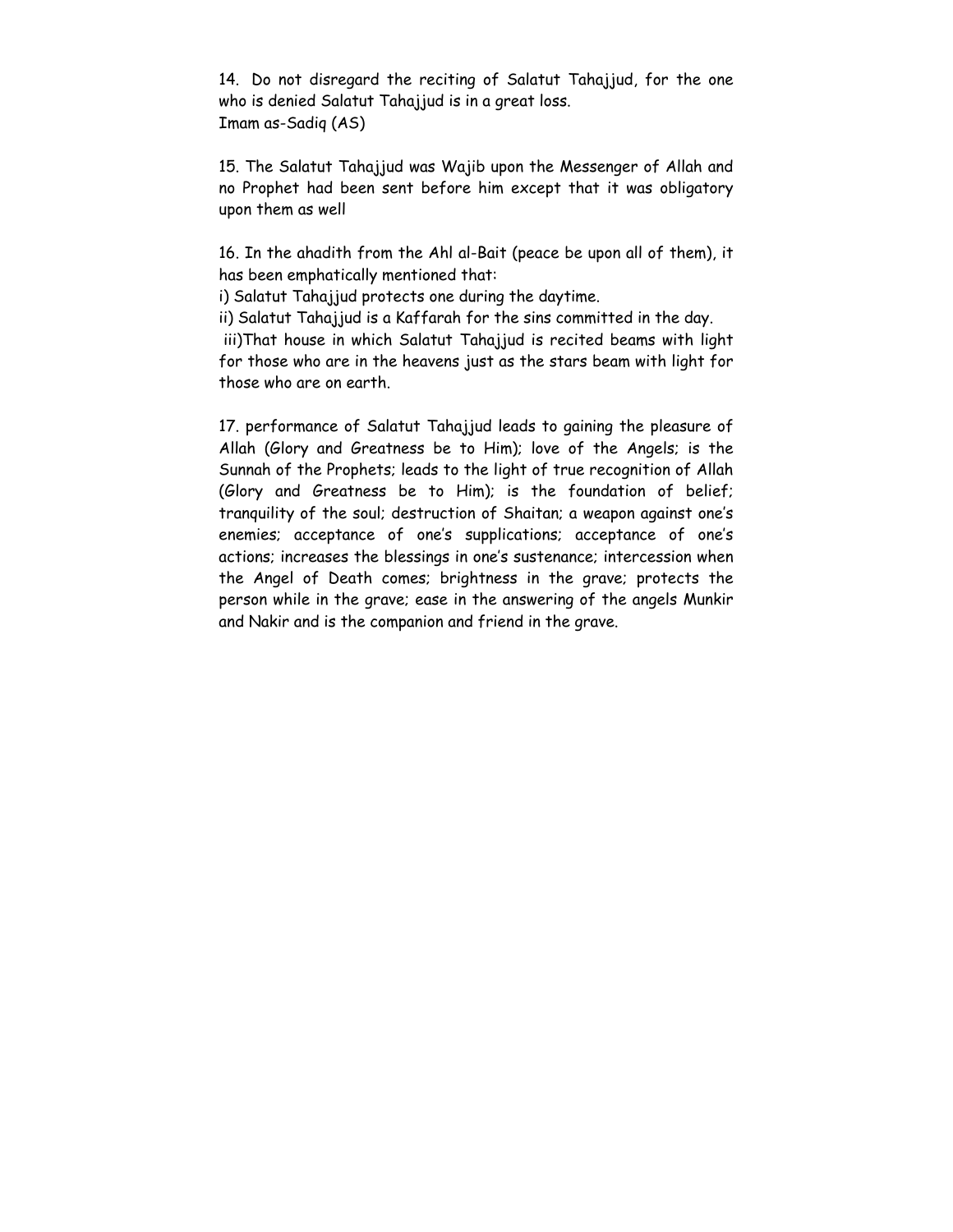#### **HOW TO PRAY SALATUT TAHAJJUD**

 It consists of a total of 11 raka'ts, divided into the following prayers: 1. Nafilah of Layl: 8 raka'ats  $(4 \times 2 \text{ raka'ats})$ 

2. Salatush Shafa: 2 raka'ats

3. Salat ul Witr: 1 raka'at

OThe time for Salatut Tahajjud begins after midnight until the time for Salatul Fajr (morning prayers). The best time for it is just before Fajr Salaa. Salatut Tahajjud is so important that even if you cannot reciter all 11 raka'ts, then recite only one rakat of Salatul Witr.

#### **Method**

# 1. Nafilah of Layl

The 8 raka'ats of Nafilah are divided into four prayers of two raka'ts each just like Salatul Fajr. With the niyya of Salatul Layl. It is recommended to recite Suratul Kafirun after Suratul Fatiha in the first 2 rakats. In the other six recite any small sura or even leave out the sura after Suratul Fatiha. For Qunoot you can recite salawat or the recommended duas.

# 2. Salat al-Shaf'a

Two rakats with Suratun Naas I the first rakat after Suratul Fatiha and Suratul Falaq in the second rakat after Suratul Fatiha. There is no qunoot in Salatus Shafa.

# 3 Salatul Witr

One rakat with Suratul Ikhlas 3x, Suratul Falaq 1x, and Suratun Naas 1x after Suratul Fatiha. Then raise your hands for qunoot and recite: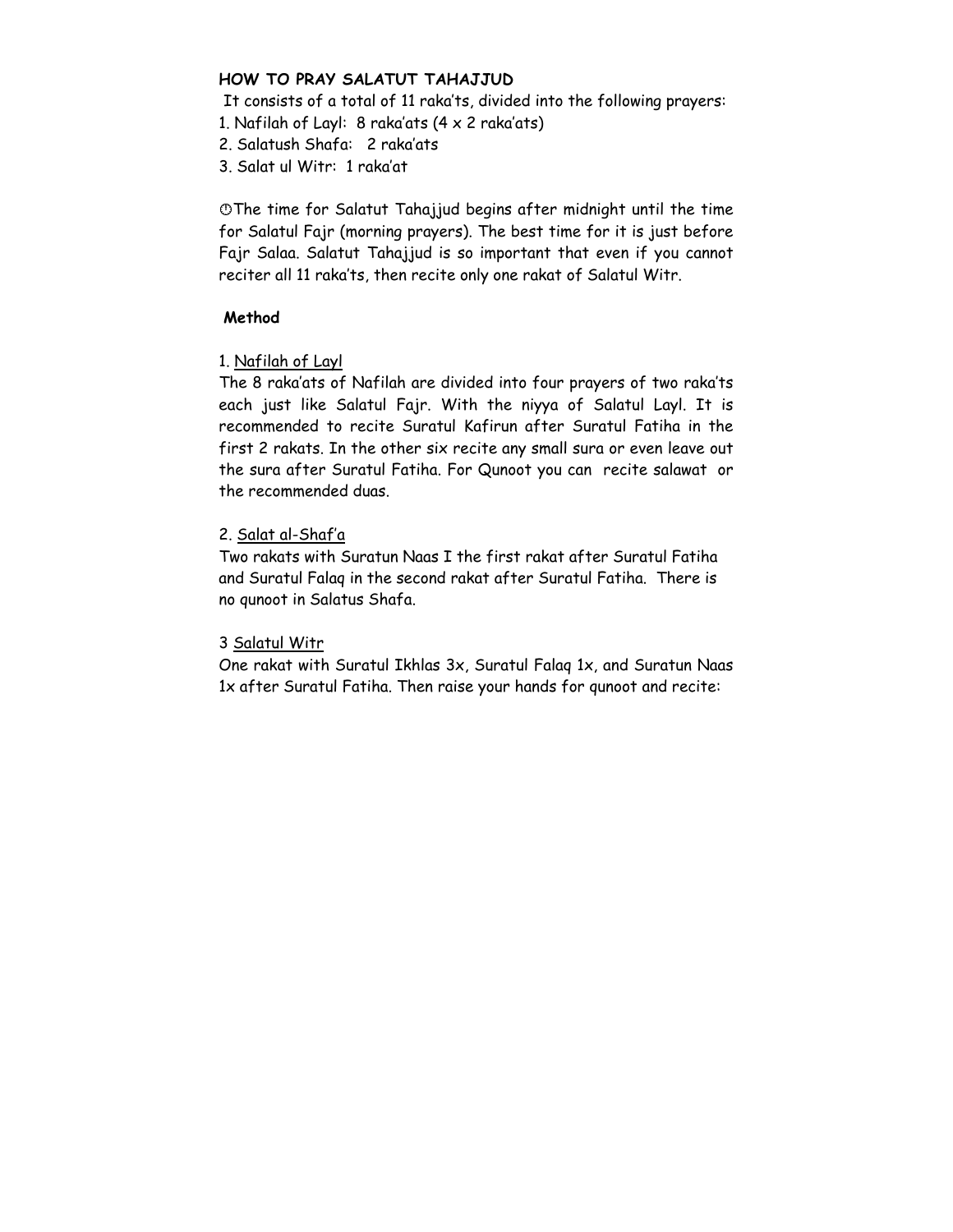#### **QUNOOT OF SALATUL WITR**

(You can hold a book and/or tasbee in a mustahab salaa)

بِسْمِ اللّهِ الرَّحْمنِ الرَّحِيْمِ لآ اِلَهَ اِلاَّ اللّهُ الْحَلِيْمُ الْكَرِيْمُ لآ اِلَهَ اِلاَّ اللّهُ الْعَلِيُّ الْعَظِيْمُ سُبْحَانَ اللّهِ رَبِّ السَّمَاوَاتِ السَّبْعِ وَ رَبِّ الاَرْضِيْنَ السَّبْعِ وَ مَا فِيْهِنَّ وَ مَا بَيْنَهُنَّ وَ مَا فَوْقَهُنَّ وَ مَا تَحْتَهُنَّ رَبُّ الْعَرْشِ الْعَظِيْمِ وَ سَلاَمٌ عَلى الْمُرْسَلِيْنَ وَ الْحَمْدُ لِلّهِ رَبِّ الْعَالَمِيْنَ وَ صَلَّى اللّهُ عَلى مُحَمَّدٍ وَ آلِهِ الطَّاهِرِيْنَ

There is no god except Allah, the Forbearing, the Generous There is no god except Allah , the High the Almighty Glory be to Allah, Rabb of the seven heavens and Rabb of the seven earths and whatever is in them, and between them and above them and below them, Rabb of the Mighty Throne and peace be on the Messengers.

All praise is for Allah Rab of the worlds.

O Allah bless Muhammad and his pure family.

Recite 70 x اَسْتَغْفِرُ اللّهَ رَبِّي وَ اَتُوْبُ اِلَيْهِ

I seek forgiveness of Allah my Rabb and I turn to Him

Ask for the forgiveness of forty believers who have died or are living, by saying 40x followed by the name of the person:

 ...............forgive ,Allah' O اَللّهُمَّ اغْفِرْ لِ Or say اَللّهُمَّ اغْفِرْ لِلْمُؤْمِنِيْنَ وَ الْمُؤْمِنَاتِ

O Allah forgive all believers, male and female

Then say: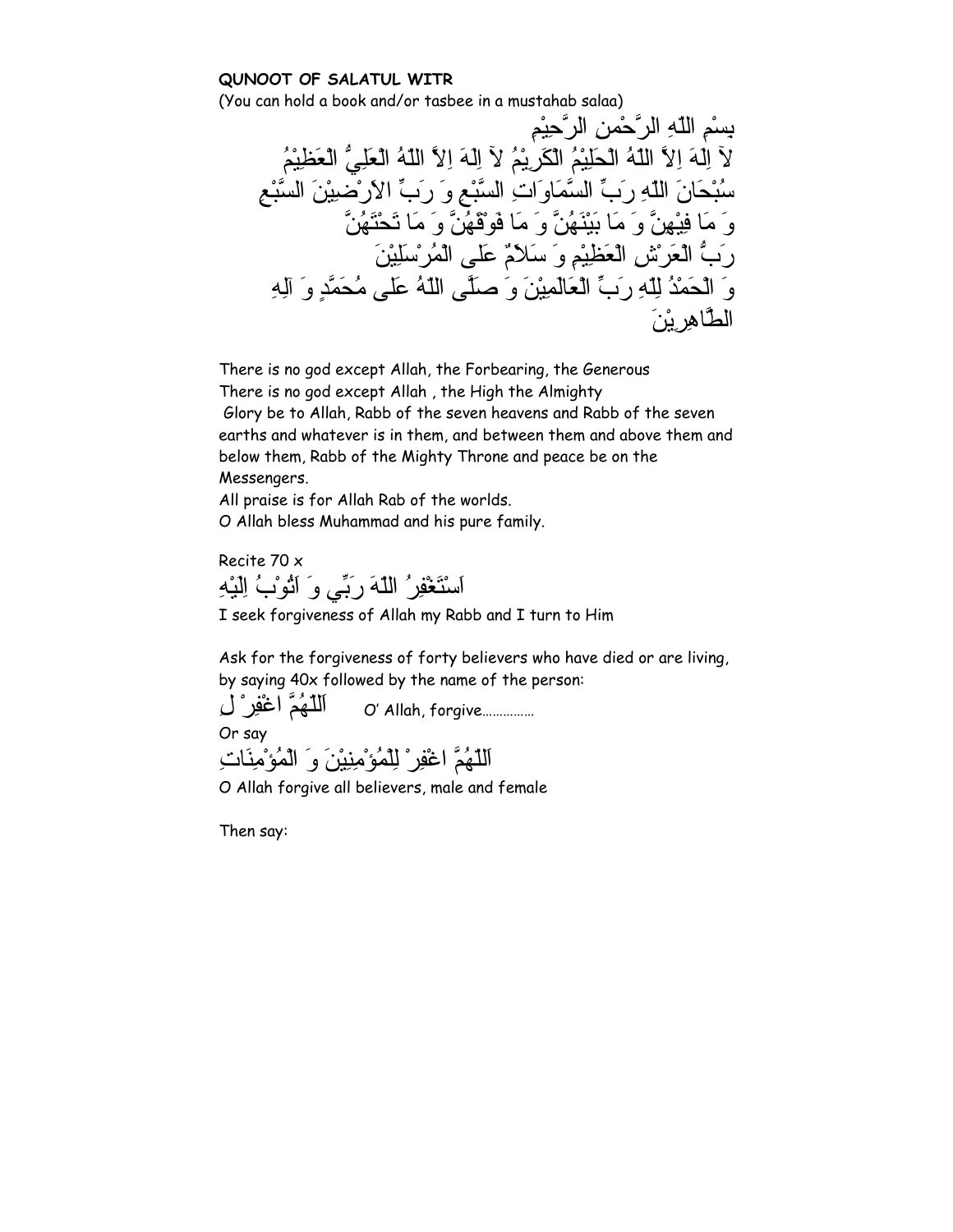

I seek forgiveness of Allah, He who there is no god but He, the Ever living, the subsisting, from all my oppressions and my sins and my excesses on my soul, and I turn (repentant) to Him

Repeat 7x: هذَا مَقَامُ الْعَآئِذِ بِكَ مِنَ النَّارِ

This is the position of one who seeks refuge in You from the fire

Say 300x اَلْعَفْوَ (I ask for Your) pardon

Then say:

رَبِّ اغْفِرْ لِي وَ ارْحَمْنِي وَ تُبْ عَلَيَّ اِنَّكَ اَنْتَ التَّوَّابُ الرَّحِيْمُ

My Rabb, forgive me and have mercy on me, and turn to me Surely You are the Oft-returning, the Merciful

Complete the rakat with rukoo, sujood, tashahhud and salaam and recite a tasbee of Sayyida Fatima Zahra (A.S.)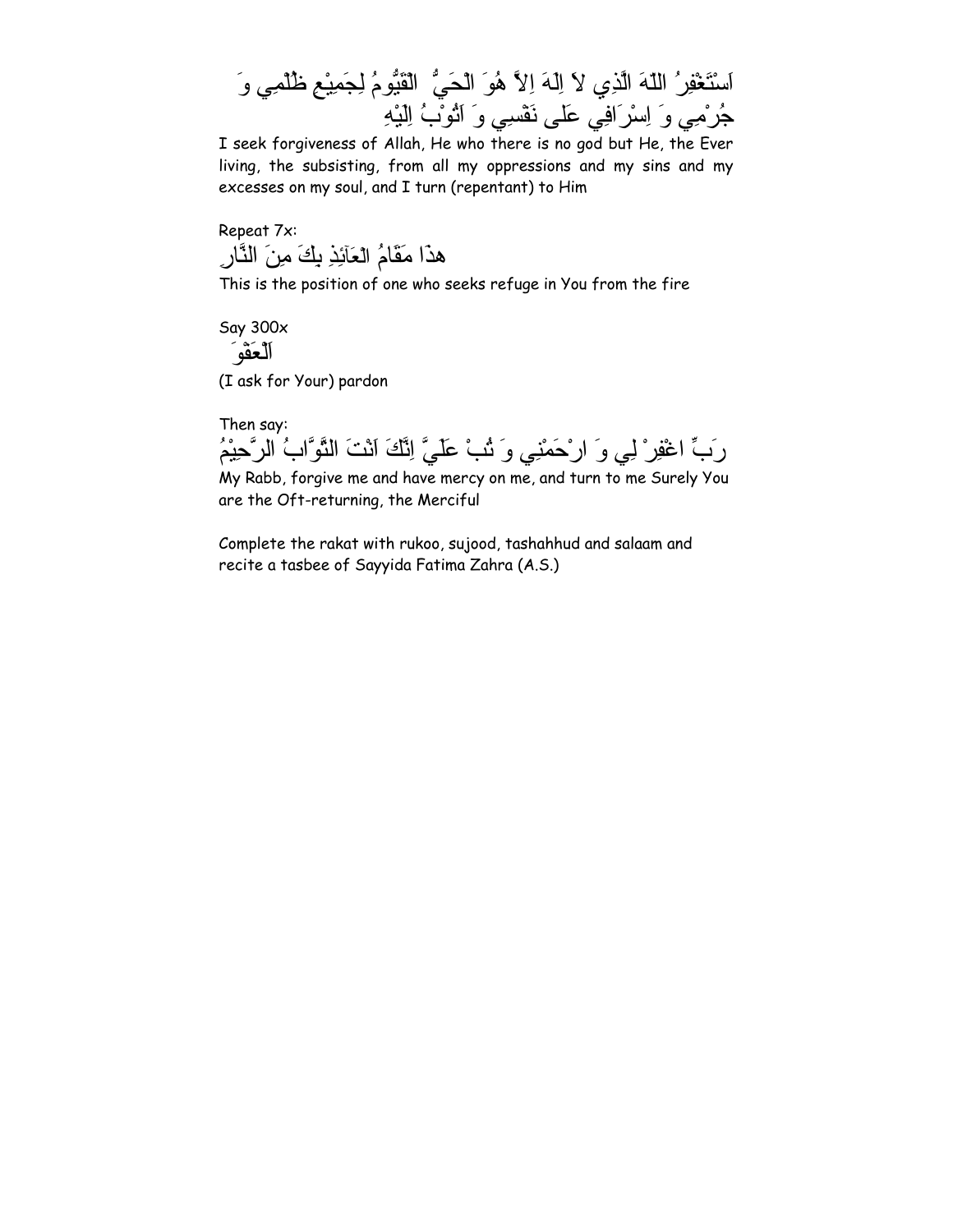#### **EXTRA DUAS FOR SALATUT TAHAJJUD DUA BEFORE BEGINNING SALATUT TAHAJJUD**

بِسْمِ اللّهِ الرَّحْمنِ الرَّحِيْمِ اَللّهُمَّ صَلِّ عَلى مُحَمَّدٍ وَ آلِ مُحَمَّدٍ اَللّهُمَّ اِنِّي اَتَوَجَّهُ اِلَيْكَ بِنَبِيِّكَ نَبِيِّ الرَّحْمَةِ وَ آلِهِ وَ اُقَدِّمُهُمْ بَيْنَ يَدَيْ حَوَ ائِجِي فَاجْعَلْنِي بِهِمْ وَجِيْهًا فِي الدُّنْيَا وَ الآخِرَةِ وَ مِنَ الْمُقَرَّبِيْنَ اَللّهُمَّ ارْحَمْنِي بِهِمْ وَ لاَ تُعَذِّبْنِي بِهِمْ وَ اهْدِنِي بِهِمْ وَ لاَ تُضِلَّنِي بِهِمْ وَ ارْزُقْنِي بِهِمْ وَ لاَ تَحْرِمْنِي بِهِمْ وَ اقْضِ لِي حَوَائِجَ الدُّنْيَا وَ الآَخِرَةِ اِنَّكَ عَلى آُلِّ شَيْءٍ قَدِيْرٌ وَ بِكُلِّ شَيْءٍ عَلِيْمٌ

In the name of Allah the Beneficent, the Merciful

O Allah bless Muhammad and his family

O Allah I turn to You through Your Prophet,

the Prophet of mercy and (through) his family

and I place them in front of my needs so make me through them,

respected, in the world and in the hereafter and from the near ones O Allah have mercy on me through them

and do not punish me through them and guide me through them and do not lead me astray through them

and grant me sustenance through them and do not deny me through them and fulfill my needs of the world and the hereafter

Surely You have power over all things and (You) are aware of all things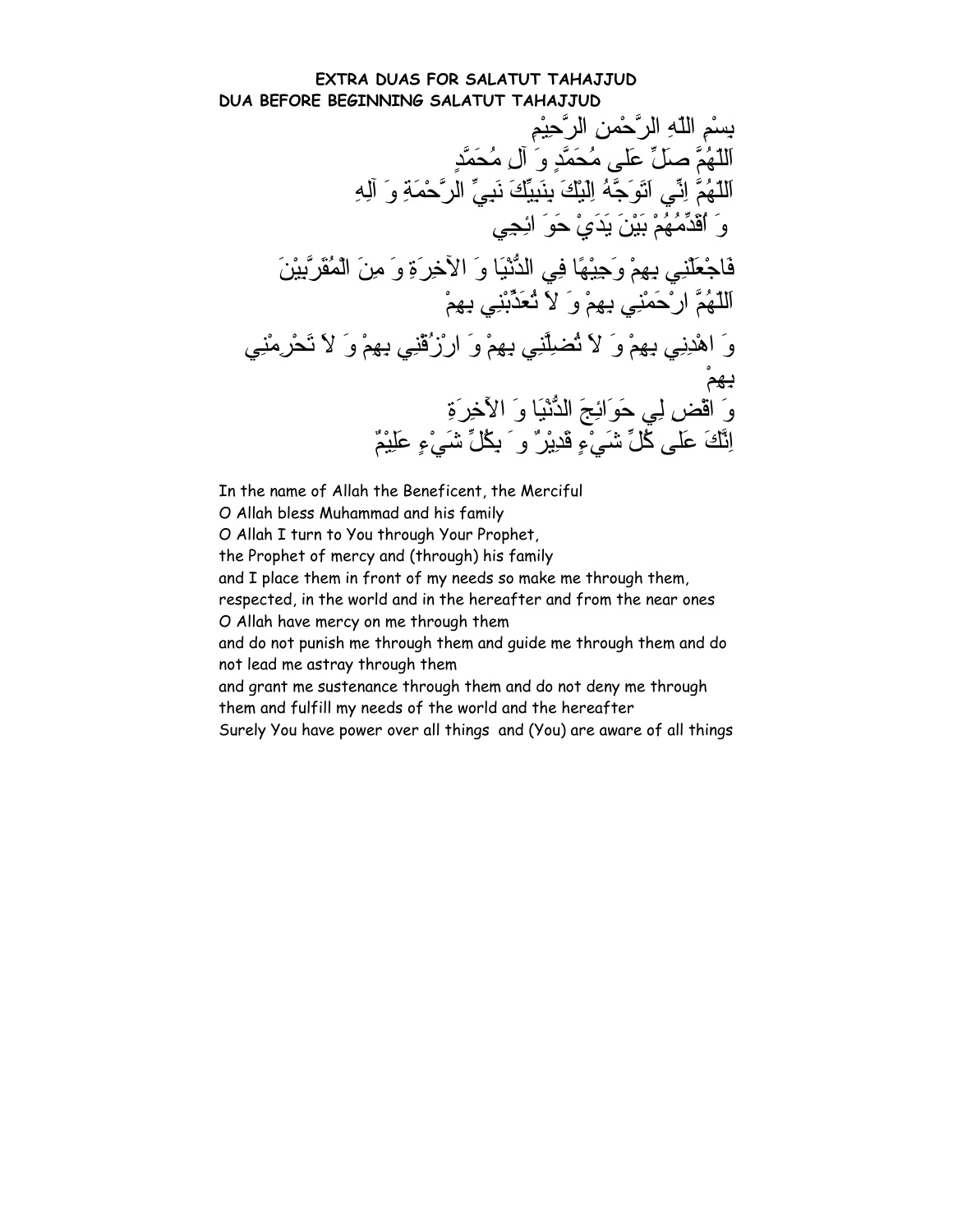بِسْمِ اللّهِ الرَّحْمنِ الرَّحِيْمِ اَللّهُمَّ صَلِّ عَلى مُحَمَّدٍ وَ آلِ مُحَمَّدٍ اِلهِي غَارَتْ نُجُوْمُ سَمَائِكَ وَ نَامَتْ عُيُوْنُ اَنَامِكَ وَ هَدَاَتْ اَصْوَاتُ عِبَادِكَ وَ اَنْعَامِكَ وَ غَلَّقَتِ الْمُلُوْكُ عَلَيْهَا اَبْوَابَهَا وَ طَافَ عَلَيْهَا حُرَّاسُهَا وَ احْتَجَبُوا عَمَّنْ يَسْئَلُهُمْ حَاجَةً اَوْ يَنْتَجِعُ مِنْهُمْ فَائِدَةً وَ اَنْتَ اِلهِي حَيٌّ قَيُّوْمٌ لاَ تَاْخُذُكَ سِنَةٌ وَ لاَ نَوْمٌ وَ لاَ يَشْغَلُكَ شَيْئٌ عَنْ شَيْئٍ اَبْوَابُ سَمَائِكَ لِمَنْ دَعَاكَ مُفَتَّحَاتٌ وَ خَزَائِنُكَ غَيْرُ مُغَلَّقَاتٍ وَ اَبْوَابُ رَحْمَتِكَ غَيْرُ مَحْجُوْبَاتٍ وَ فَوَائِدُكَ لِمَنْ سَأَلَكَ غَيْرُ مَحْظُوْرَاتٍ بَلْ هِيَ مَبْذُوْلاَتٌ اَنْتَ اِلهِي اَلْكَرِيْمُ الَّذِي لاَ تَرُدُّ سَائِلاً مِنَ الْمُؤْمِنِيْنَ سَأَلَكَ وَ لاَ تَحْتَجِبُ عَنْ اَحَدٍ مِنْهُمْ اَرَادَكَ لاَ وَ عِزَّتِكَ وَ جَلاَلِكَ وَ لاَ تُخْتَزَلُ حَوَائِجَهُمْ دُوْنَكَ وَ لاَ يَقْضِيْهَا اَحَدٌ غَيْرُكَ اَللّهُمَّ وَ قَدْ تَرَانِي وَ وُقُوْفِي وَ ذُلَّ مَقَامِي بَيْنَ يَدَيْكَ وَ تَعْلَمُ سَرِيْرَتِي وَ تَطَّلِعُ عَلى مَا فِي قَلْبِي وَ مَا يَصْلِحُ بِهِ اَمْرُ آخِرَتِي وَ دُنْيَايَ اَللّهُمَّ اِنَّ ذِآْرَ الْمَوْتِ وَ اَهْوَالِ الْمُطَّلِعِ وَالْوُقُوْفَ بَيْنَ يَدَيْكَ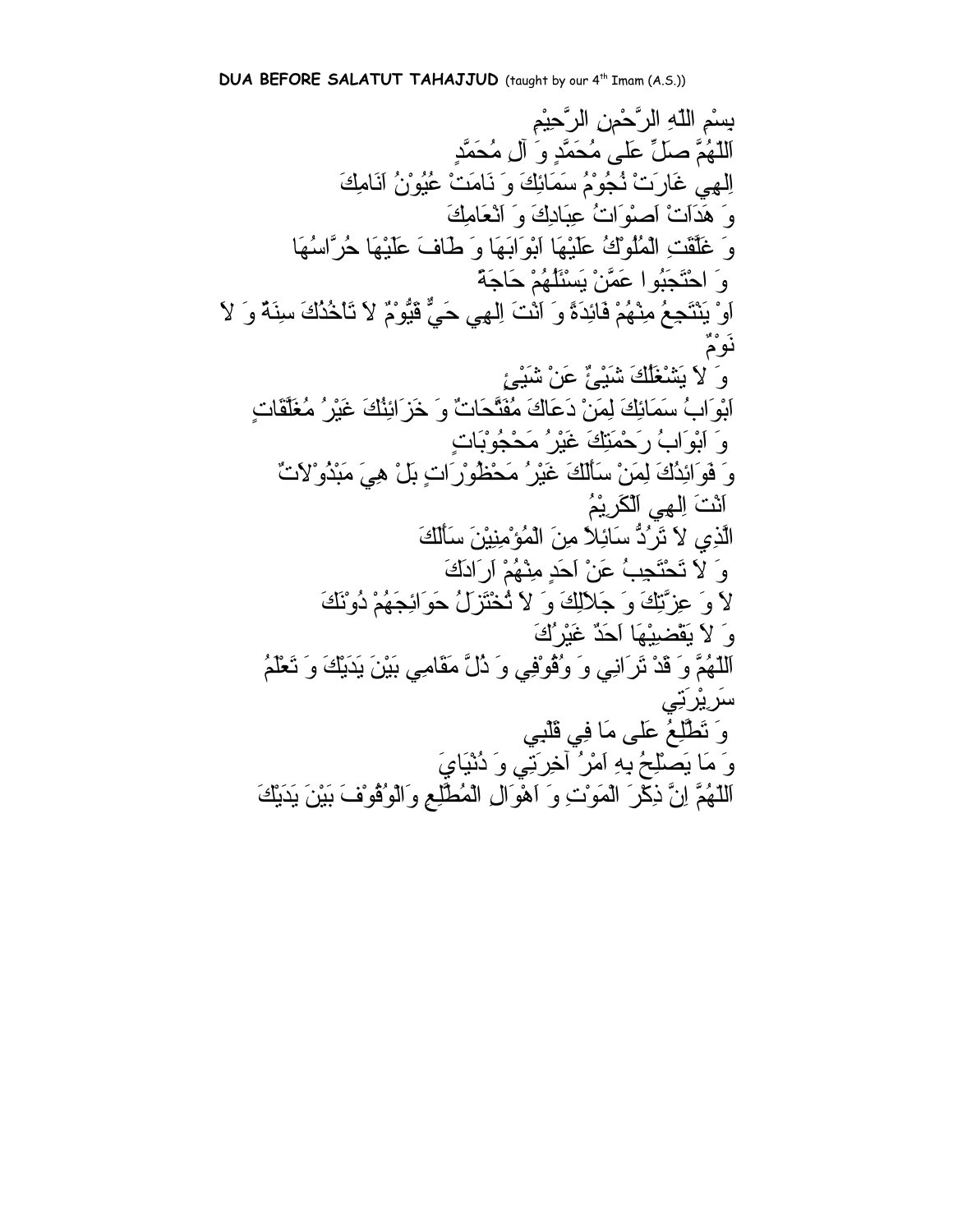نَغَّصَنِي مَطْعَمِي وَ مَشْرَبِي وَ اَغَصَّنِي بِرِيْقِي اَقْلَقَنِي عَنْ وِسَادِي وَ مَنَعَنِي رُقَادِي آَيْفَ يَنَامُ مَنْ يَخَافُ مَلَكَ الْمَوْتِ فِي طَوَارِقِ اللَّيْلِ وَ طَوَارِقِ النَّهَارِ بَلْ آَيْفَ يَنَامُ الْعَاقِلُ وَ مَلَكُ الْمَوْتِ لاَ يَنَامُ لاَ بِاللَّيْلِ وَ لاَ بِالنَّهَارِ وَ يَطْلُبُ رُوْحَهُ بِالْبَيَاتِ وَ فِي آنَاءِ السَّاعَاتِ اَسْأَلُكَ الرَّوْحَ وَ الرَّاحَةَ عِنْدَ الْمَوْتِ وَ الْعَفْوَ عَنِّي حِيْنَ اَلْقَاكَ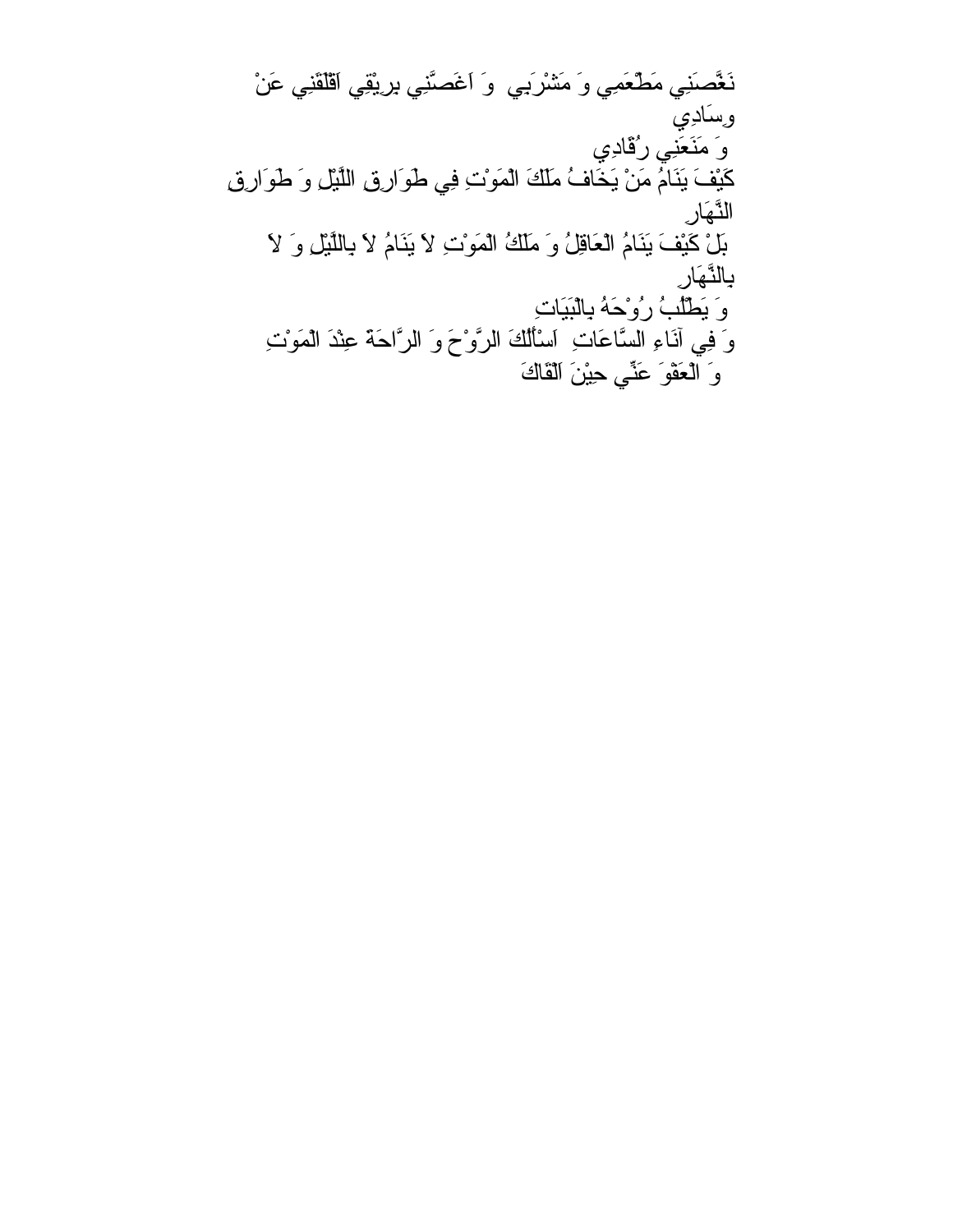# **Translation (of dua to recite before Salatut Tahajjud – 4th Imam A.S.))**

In the name of Allah the Beneficent, the Merciful

O Allah bless Muhammad and his family

My God, the stars of Your sky have sunk and the eyes of Your people are sleeping and the voices of Your servants and Your animals have become silent

 and the kings have locked their doors and its guards are moving around it

 and they are covered from he who wishes to ask them for a need or to get a benefit from them but You my God, are Ever Living, Subsistent, slumber or sleep does not overtake you (2:255) and one thing does not occupy You from another; the doors of Your sky are open for he who asks You and Your treasures are never locked and the doors of Your mercy are never covered and Your benefits are never forbidden for he who asks You rather they are given generously You are my God, the Generous who does not turn away a beseecher who asks from You and You do not conceal Yourself from anyone of the believers who intends You

No, by Your Honor and Your Majesty no one removes their needs other than You and no one fulfills their needs apart from You

 O Allah You see me, and my standing (before You) and my humble position in front of You and You know my secrets and are aware of what is in my heart and of what will improve my affairs of the Hereafter and the world

 O Allah, the remembrance of death and the frightening conditions of the observer and standing before You makes me stay away from my food and drink and makes me choke, keeps me away from my pillow and prevents me from sleeping

 How can one sleep who fears the angel of death? in the calamities of the night and the calamities of the day rather how can an intelligent person sleep while the angel of death does not sleep neither at night nor in the day and seeks his soul in the state of sleep and in the middle of the hours

 I beseech You to give me ease and comfort at the time of death and forgiveness when I meet You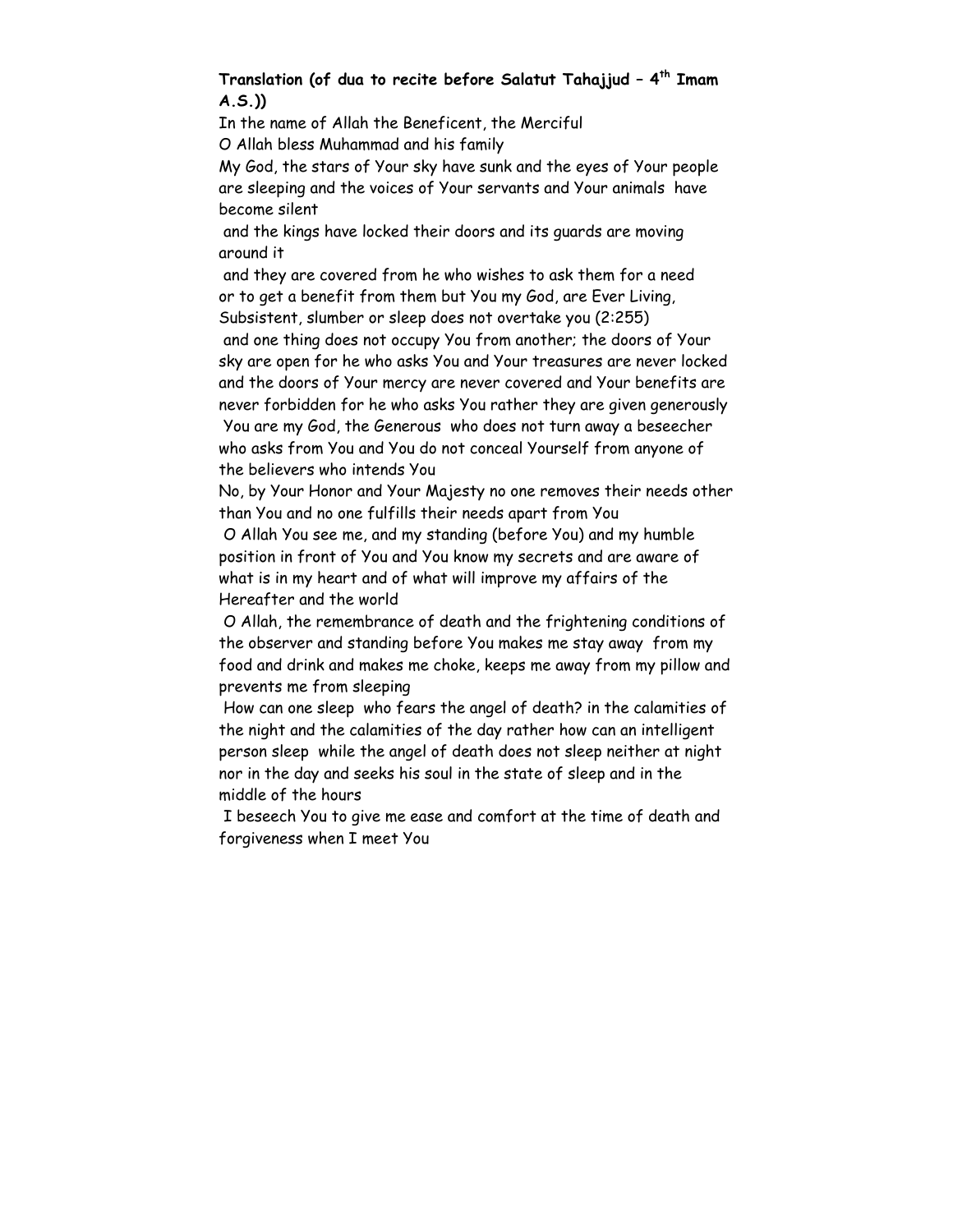# **DUA FOR QUNOOT OF NAFILA OF LAYL**

It is recommended to lengthen the Qunut in the 8 raka'ats of salatul Layl, whenever possible. The following dua for Qunut in Salatul Layl is by Imam Ja'far as-Sadiq (AS). It is allowed to use a book in qunut of mustahab prayers.

بِسْمِ اللّهِ الرَّحْمنِ الرَّحِيْمِ اَللّهُمَّ صَلِّ عَلى مُحَمَّدٍ وَ آلِ مُحَمَّدٍ اِلهِي آَيْفَ اَدْعُوْكَ وَ قَدْ عَصَيْتُكَ وَ آَيْفَ لاَ اَدْعُوْكَ وَ قَدْ عَرَفْتُ حُبَّكَ فِي قَلْبِي وَ اِنْ آُنْتُ عَاصِيًا مَدَدْتُ اِلَيْكَ يَدًا بِالذُّنُوْبِ مَمْلُوْءَةً وَ عَيْنًا بِالرَّجَاءِ مَمْدُوْدَةً مَوْلاَيَ اَنْتَ عَظِيْمُ الْعُظَمَاءِ وَ اَنَا اَسِيْرُ الاُسَرَاءِ اَنَا الاَسِيْرُ بِذَنْبِي اَلْمُرْتَهَنُ بِجُرْمِي اِلهِي لَئِنْ طَالَبْتَنِي بِذَنْبِي لاُطَالِبَنَّكَ بِكَرَمِكَ وَ لَئِنْ طَالَبْتَنِي بِجَرِيْرَتِي لاُطَالِبَنَّكَ بِعَفْوِكَ وَ لَئِنْ اَمَرْتَ بِي اِلى النَّارِ لاُخْبِرَنَّ اَهْلَهَا اَنِّي آُنْتُ اَقُوْل لاَ اِلهَ اِلاَّ اللّهُ مُحَمَّدٌ رَسُوْلُ اللّهِ اَللّهُمَّ اِنَّ الطَّاعَةَ تَسُرُّكَ وَ الْمَعْصِيَةَ لاَ تَضُرُّكَ فَهَبْ لِي مَا يَسُرُّكَ وَ اغْفِرْ لِي مَا لاَ يَضُرُّكَ يَا اَرْحَمَ الرَّاحِمِيْنَ

**Translation of dua to be recited in Qunoot of Nafila of Layl**  In the name of Allah the Beneficent the Merciful O Allah bless Muhammad and his family My God, how can I beseech You when I have disobeyed You and how can I not beseech You when I have known Your love in my heart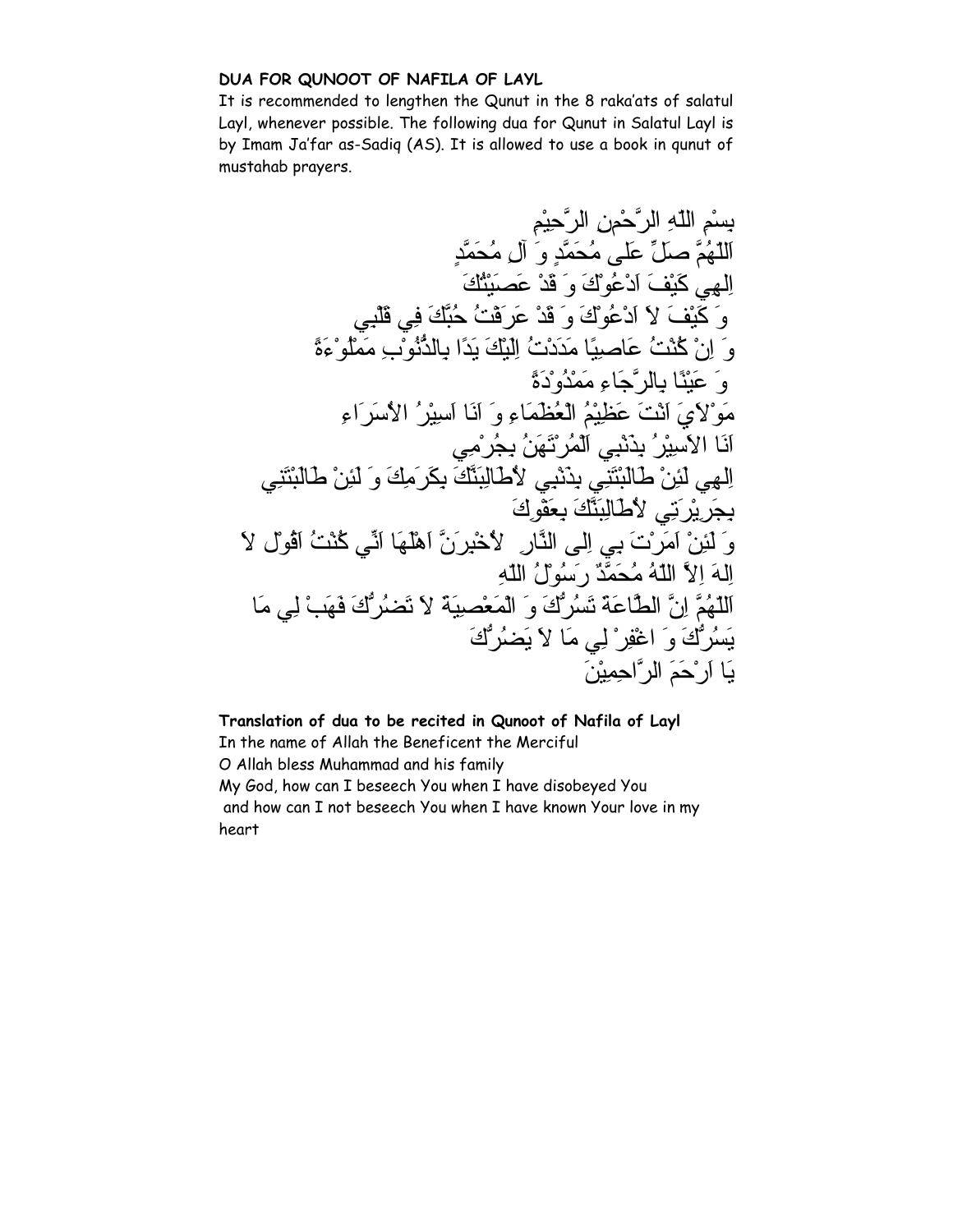As I am a sinner, I have stretched my hand to You, full of sins, and my eyes with stretched out hope

 My Master, You are the Greatest of the Great and I am the most wretched of prisoners , I am a prisoner of my sins, a mortgagee of my crimes

 My God if You seek me out for my sins, I will seek You out for Your generosity and if You seek me for my crimes, I will seek You for Your pardon and if You command me to the Fire, I will inform the people of the Fire that I used to say there is no god but Allah ; Muhammad is the Messenger of Allah

 O Allah obedience pleases You ,and disobedience does not harm You so grant me what pleases You and forgive me what does not harm You O most Merciful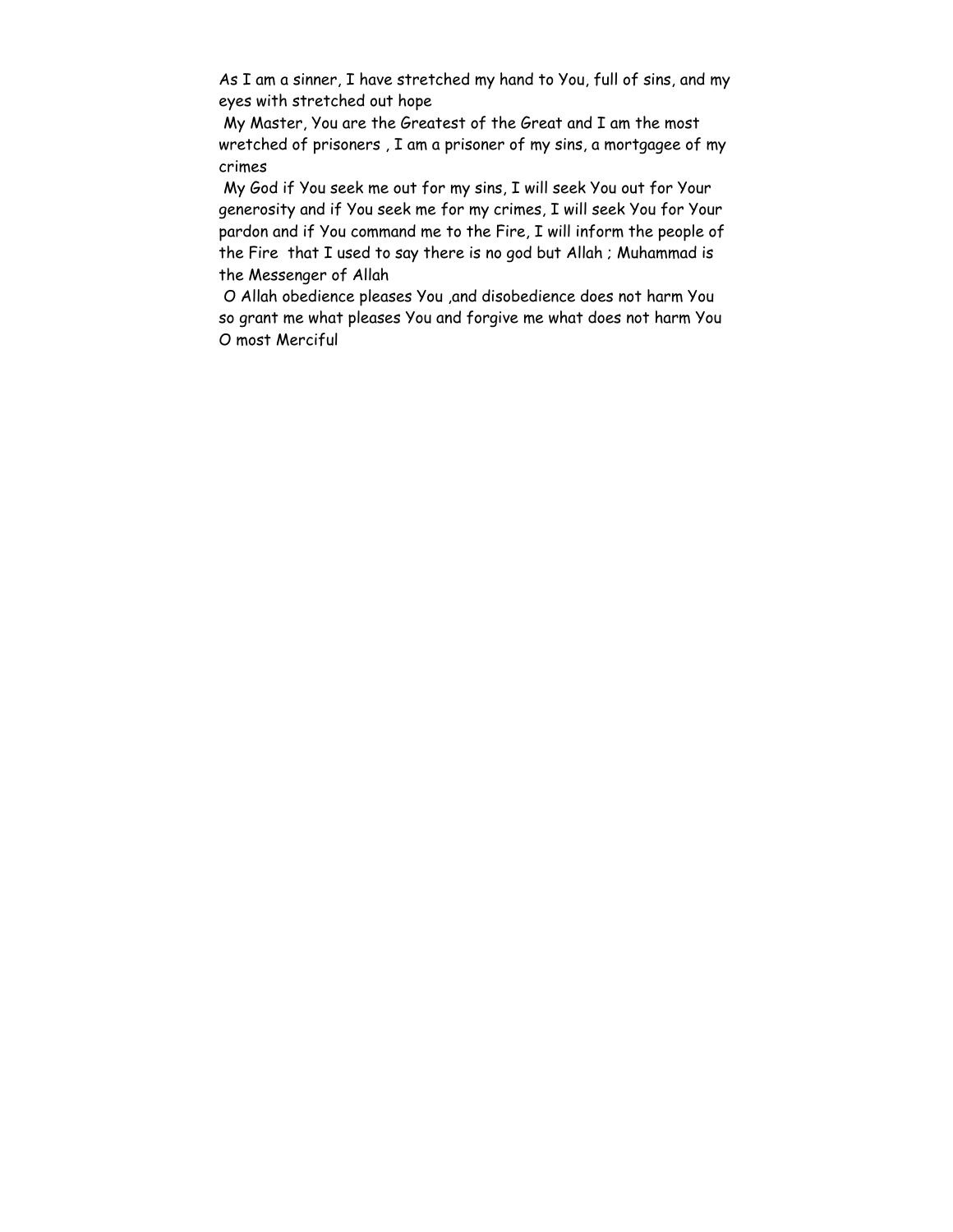بِسْمِ اللّهِ الرَّحْمنِ الرَّحِيْمِ اَللّهُمَّ اِنِّي اَسْئَلُكَ وَ لَمْ يُسْئَلْ مِثْلُكَ اَنْتَ مَوْضِعُ مَسْئَلَةِ السَّائِلِيْنَ وَ مُنْتَهى رَغْبَةِ الرَّاغِبِيْنَ اَدْعُوْكَ وَلَمْ يُدْعَ مِثْلُكَ وَ اَرْغَبُ اِلَيْكَ وَ لَمْ يُرْغَبْ اِلى مِثْلِكَ اَنْتَ مُجِيْبُ دَعْوَةِ الْمُضْطَرِّيْنَ وَ اَرْحَمُ الرَّاحِمِيْنَ اَسْأَلُكَ بِاَفْضَلِ الْمَسَائِلِ وَ اَنْجَحِهَا وَ اَعْظَمِهَا يَا اَللّهُ يَا رَحْمنُ يَا رَحِيْمُ وَ بِاَسْمَائِكَ الْحُسْنى وَ اَمْثَالِكَ الْعُلْيَا وَ نِعْمَتِكَ الَّتِي لاَ تُحْصى وَ بِاَآْرَمِ اَسْمَائِكَ وَ اَحَبِّهَا اِلَيْكَ وَ اَقْرَبِهَا مِنْكَ وَسِيْلَةً وَ اَشْرَفِهَا عِنْدَكَ مَنْزِلَةً وَ اَجْزَلِهَا لَدَيْكَ ثَوَابًا وَ اَسْرَعِهَا فِي الاُمُوْرِ اِجَابَةً وَ بِاسْمِكَ الْمَكْنُوْنِ الاَآْبَرِ الاَعَزِّ الاَجَلِّ الاَعْظَمِ الاَآْرَمِ الَّذِي تُحِبُّهُ وَ تَهْوَاهُ وَ تَرْضَى بِهِ عَمَّنْ دَعَاك فَاسْتَجَبْتَ لَهُ دُعَائَهُ وَ حَقٌّ عَلَيْكَ اَنْ لاَ تَحْرِمَ سَائِلَكَ وَ لاَ تَرُدَّهُ وَ بِكُلِّ اسْمٍ هُوَ لَكَ فِي التَّوْرَاتِ وَ الاِنْجِيْلِ وَ الزَّبُوْرِ وَ الْفُرْقَانِ الْعَظِيْمِ وَ بِكُلِّ اسْمٍ دَعَاكَ بِهِ حَمَلَةُ عَرْشِكَ وَ مَلاَئِكَتُكَ وَ اَنْبِيَاؤُكَ وَ رُسُلُكَ وَ اَهْلُ طَاعَتِكَ مِنْ خَلْقِكَ اَنْ تُصَلِّيَ عَلى مُحَمَّدٍ وَ آلِ مُحَمَّدٍ وَ اَنْ تُعَجِّلَ فَرَجَ وَلِيِّكَ وَ تُعَجِّلَ خِزْيَ اَعْدَائِهِ وَ اَنْ تَفْعَلَ بِي . . . (حَاجَات)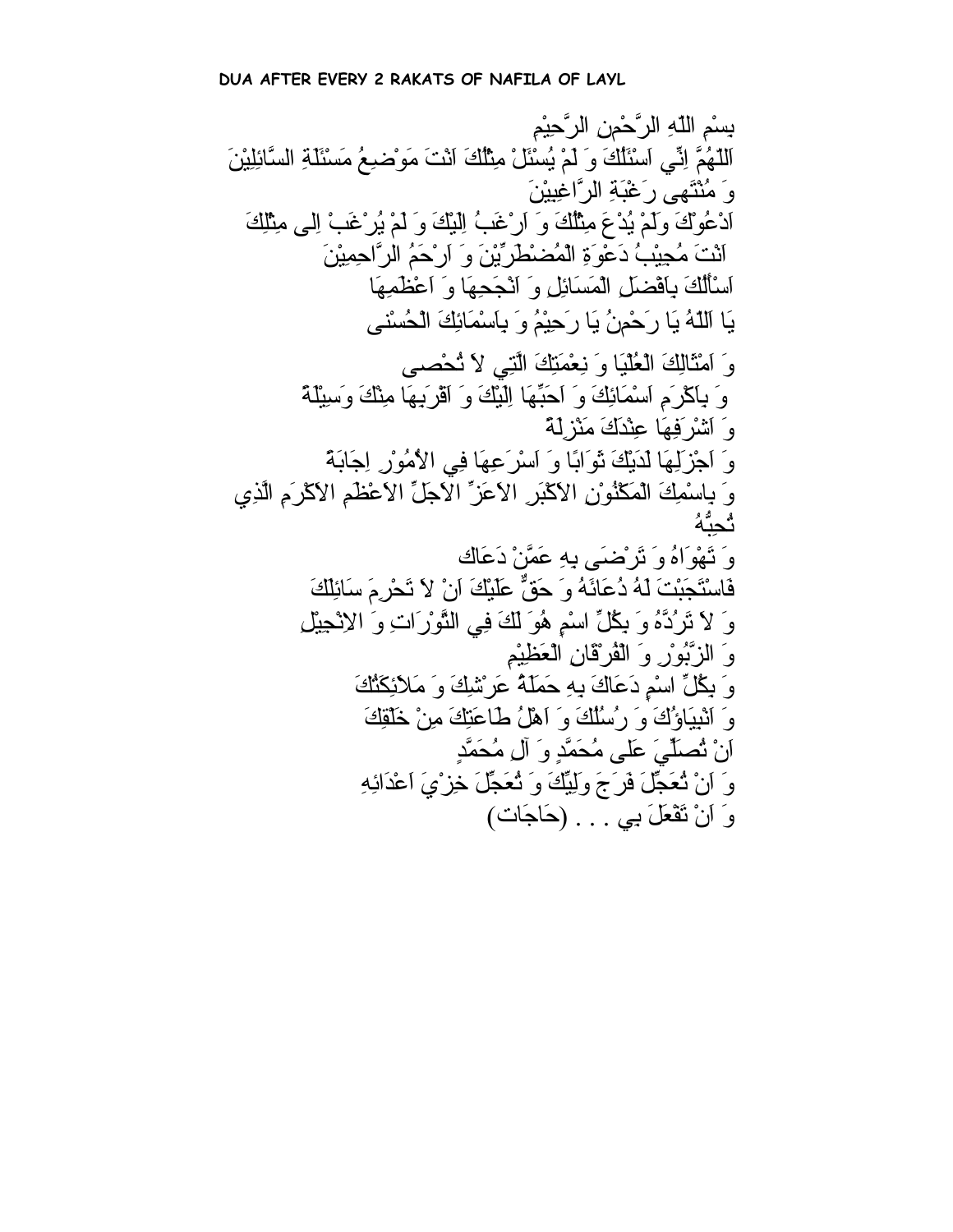In the name of Allah the Beneficent, the Merciful O Allah bless Muhammad and his family O Allah I ask from You and there is none like You who is asked You are the Object of the seeking of the seekers and the ultimate aim of the desire of the desirers I call to You for there is none like You who is called and I wish from You for there is none like You who is wished from You are the One who answers the call of the distressed, and the most Merciful I ask You, by the best of requests and the most successful of them and the most mighty of them O Allah O Beneficent O Merciful by Your beautiful names and Your elevated examples and Your favors which cannot be counted and by the most noble of Your names and the ones You love most and the ones closest to You in means and the one most honored with You in status and most plentiful with You in reward and ones fastest in getting an answer in the matters and by Your hidden name the Greatest, the most Honorable , the most Glorious, the Mighty, the Generous the one which You like and the one You want and the one that makes You pleased with the one who calls You so You answer his prayer and it is right that You do not deny the one who asks from you and do not reject him and by every name that is with You in Tawrat and Injil and Zabur and the Noble Qur'an and by every name that the carriers of Your throne and the angels and Your Prophets and Your Messengers and the obedient ones from Your creationhave called You with (I ask) that You bless Muhammad and his family and that You hasten the appearance of your vicegerent (Wali) and that You hasten the humiliation of his enemies and that you do for me…. (ask for your needs)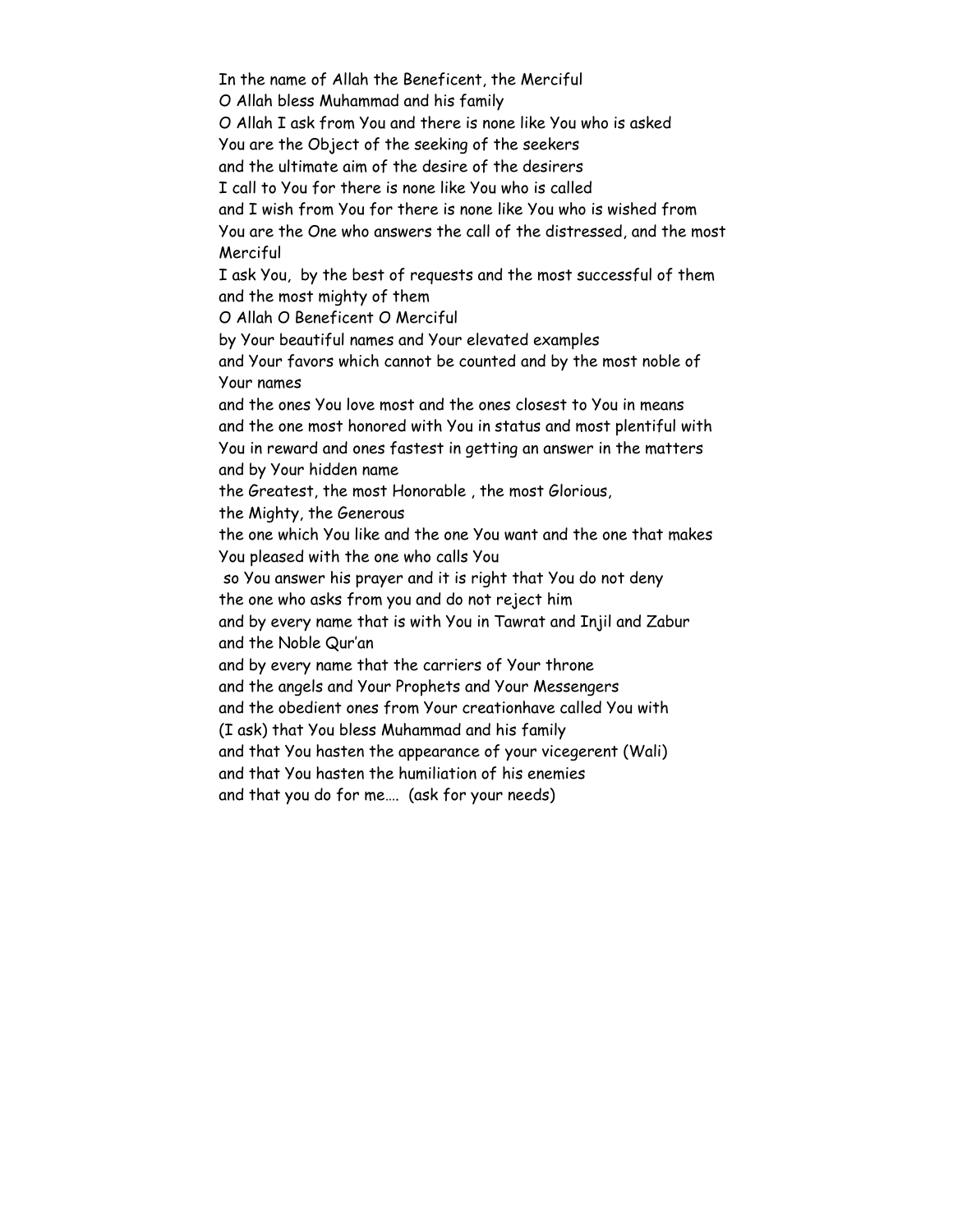بِسْمِ اللّهِ الرَّحْمنِ الرَّحِيْمِ اَللّهُمَّ صَلِّ عَلى مُحَمَّدٍ وَ آلِ مُحَمَّدٍ اَللّهُمَّ اَنْتَ الْحَيُّ الْقَيُّوْمُ اَلْعَلِيُّ الْعَظِيْمُ اَلْخَالِقُ الرَّازِقُ اَلْمُحْيِي الْمُمِيْتُ اَلْبَدِيئُ الْبَدِيْعُ لَكَ الْكَرَمُ وَ لَكَ الْجُوْدُ وَ لَكَ الْمَنُّ وَ لَكَ الاَمْرُ وَحْدَكَ لاَ شَرِيْكَ لَكَ يَا خَالِقُ يَا رَازِقُ يَا مُحْيِي يَا مُمِيْتُ يَا بَدِيْعُ يَا رَفِيْعُ اَسْأَلُكَ اَنْ تُصَلِّيَ عَلى مُحَمَّدٍ وَ آلِ مُحَمَّدٍ وَ اَنْ تَرْحَمَ ذُلِّ بَيْنَ يَدَيْكَ وَ تَضَرُّعِي اِلَيْكَ وَحْشَتِي مِنَ النَّاسِ وَ اُنْسِي بِك

In the name of Allah, the Beneficent, the Merciful

O Allah bless Muhammad and his family

 O Allah You are the Ever Living, the Eternal, the Elevated, the Mighty the Creator, the Sustainer, the One who gives life , and the One who causes to die, the Beginner, the Unique

For You is nobility , and for You is generosity ,and for You is grace ,and for You is the command

You are One ,there is no partner for You

 O Creator, O Sustainer, O the One who gives life and the One who causes to die

O the Unique, the Sublime

 I ask you to bless Muhammad and his family and to have mercy on my lowliness

before You and my beseeching You and my loneliness from people and my intimacy with You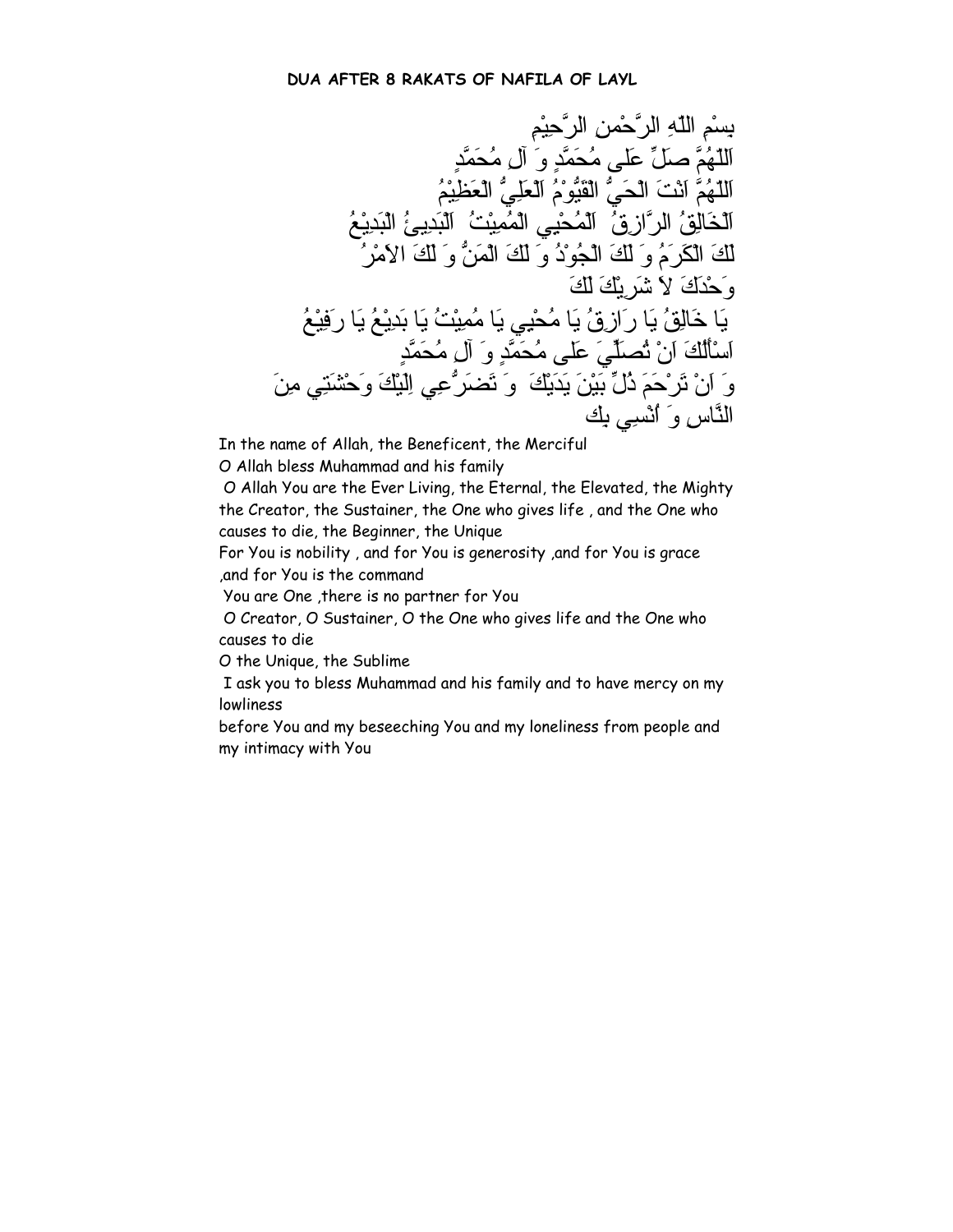بِسْمِ اللّهِ الرَّحْمنِ الرَّحِيْمِ اَللّهُمَّ صَلِّ عَلى مُحَمَّدٍ وَ آلِ مُحَمَّدٍ اِلهِي تَعَرَّضَ لَكَ فِي هذَا اللَّيْلِ الْمُتَعَرِّضُوْنَ وَ قَصَدَكَ فِيْهِ الْقَاصِدُوْنَ وَ اَمَّلَ فَضْلَكَ وَ مَعْرُوْفَكَ الطَّالِبُوْنَ وَ لَكَ فِي هذَا اللَّيْلِ نَفَحَاتٌ وَ جَوَائِزُ وَ عَطَايَا وَ مَوَاهِبُ تَمُنُّ بِهَا عَلى مَنْ تَشَاءُ مِنْ عِبَادِكَ وَ تَمْنَعُهَا مَنْ لَمْ تَسْبِقُ لَهُ الْعِنَايَةُ مِنْكَ وَ هَا اَنَا ذَا عُبَيْدُكَ الْفَقِيْرُ اِلَيْكَ اَلْمُؤَمِّلُ فَضْلَكَ وَ مَعْرُوْفَكَ فَاِنْ آُنْتَ يَا مَوْلاَيَ تَفَضَّلْتَ فِي هذِهِ اللَّيْلَةِ عَلى اَحَدٍ مِنْ خَلْقِكَ وَ عُدْتَ عَلَيْهِ بِعَائِدَةٍ مِنْ عَطْفِكَ فَصَلِّ عَلى مُحَمَّدٍ وَ آلِ مُحَمَّدٍ اَلطَّيِّبِيْنَ الطَّاهِرِيْنَ اَلْخَيِّرِيْنَ اَلْفَاضِلِيْنَ وَ جُدْ عَلَيَّ بِطَوْلِكَ وَ مَعْرُوْفِكَ يَا رَبَّ الْعَالَمِيْنَ وَ صَلَّى اللّهُ عَلى مُحَمَّدٍ خَاتَمِ النَّبِيِّيْنَ وَ آلِهِ الطَّاهِرِيْنَ وَ سَلَّمَ تَسْلِيْمًا اِنَّ اللّهَ حَمِيْدٌ مَجِيْدٌ اَللّهُمَّ اِنِّي اَدْعُوْكَ آَمَا اَمَرْتَ فَاسْتَجِبْ لِي آَمَا وَعَدْتَ اِنَّكَ لاَ تُخْلِفُ الْمِيْعَادَ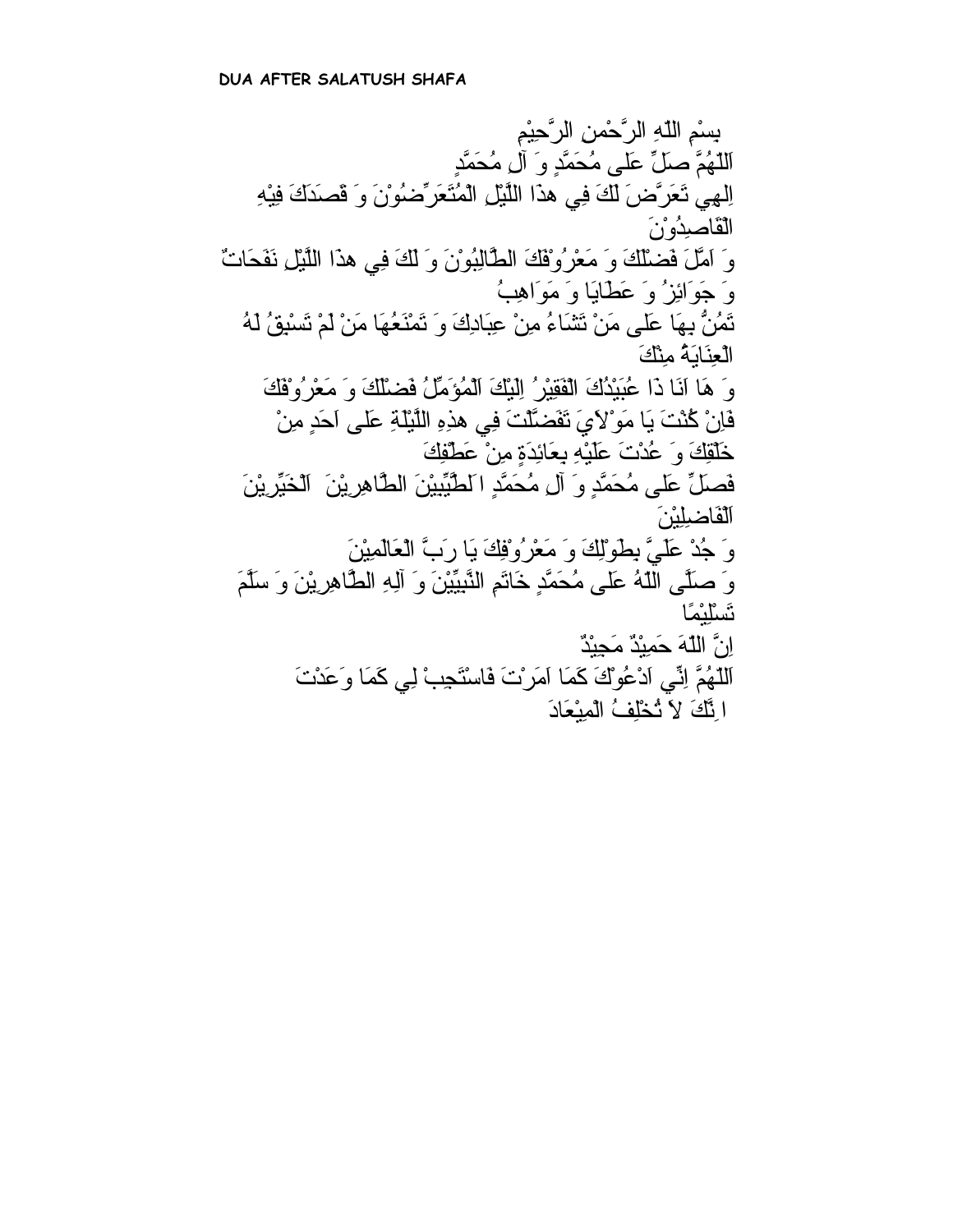#### **Translation of dua to be recited after Salatush Shafa**

Here I am, Your abject servant in need of You hopeful of Your blessings and grace So, O my Master

In the name of Allah the Beneficent the Merciful

O Allah bless Muhammad and his family

 O Allah, on this night the seekers have sought You, and the aspirers have aspired for You

and the searchers have hoped for Your blessings and grace

 For You have in this night, hidden bounties and rewards and presents and gifts which You bestow upon whom you please from Your servants and You deny them to one who has not reached Your regard

if You have bestowed blessings on this night on anyone of Your creatures and turned to him with affection

 then bless Muhammad and his family, the pure, the purified, the virtuous ones, the excellent ones

and favor me with Your grace and bounty

O Rabb of the worlds And send blessings on Muhammad the seal of the Prophets and his family, the Purified and salute them with a perfect salutation

Surely Allah is praiseworthy, Glorious

 O Allah I have supplicated to You as You have commanded then answer me as You have promised;

Surely You do not break Your promises.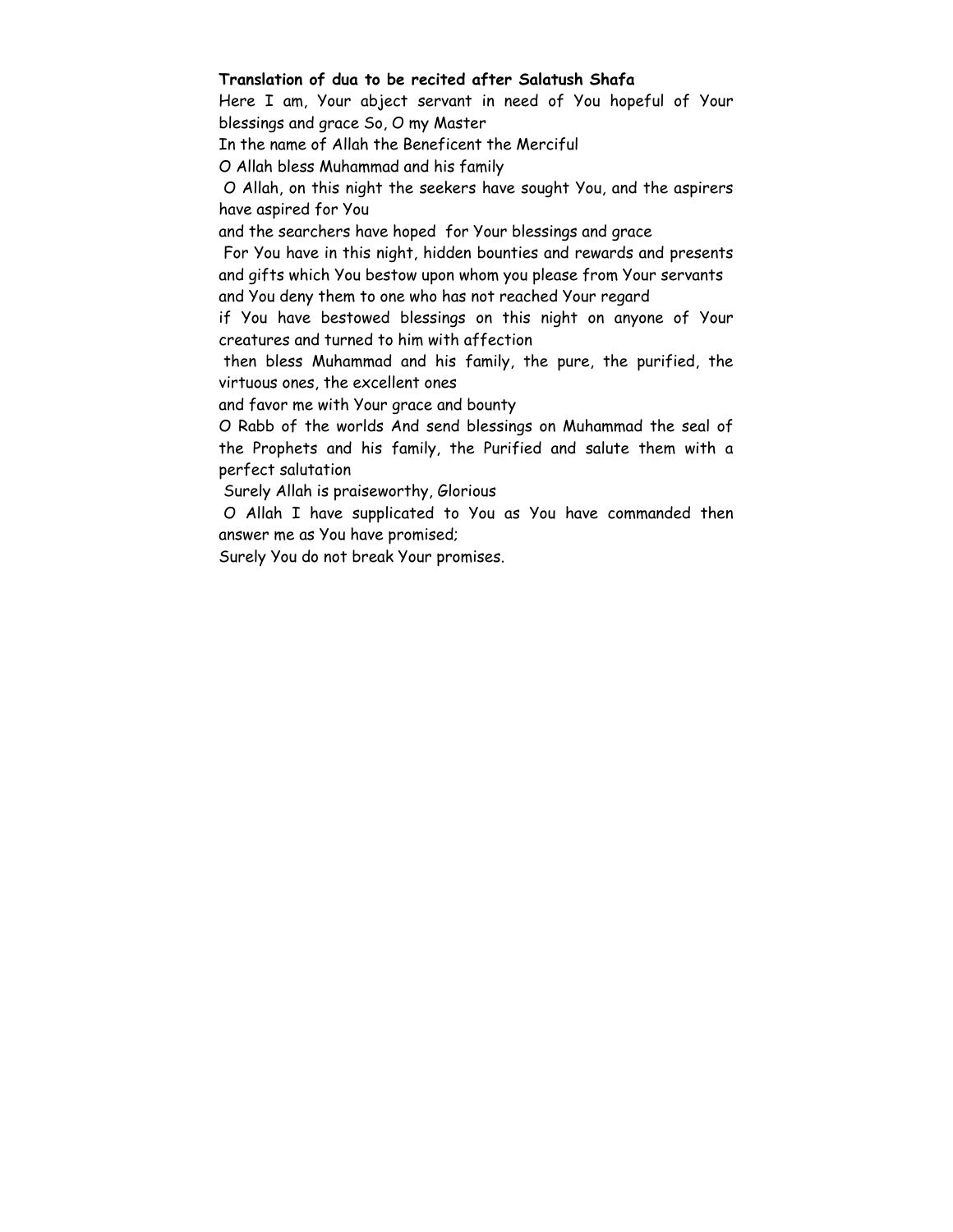# **DUA FOR BEGINNING OF QUNOOT OF SALATUL WITR**   $U \wedge \cdots \wedge U \wedge \cdots \wedge \cdots \wedge \cdots \wedge \cdots$ <br>(Taught by our  $5^{th}$  Imam  $(A.S.)$ )

بِسْمِ اللّهِ الرَّحْمنِ الرَّحِيْمِ اَللّهُمَّ صَلِّ عَلى مُحَمَّدٍ وَ آلِ مُحَمَّدٍ لآ اِلَهَ اِلاَّ اللّهُ الْحَلِيْمُ الْكَرِيْمُ لآ اِلَهَ اِلاَّ اللّهُ الْعَلِيُّ الْعَظِيْمُ سُبْحَانَ اللّهِ رَبِّ السَّمَاوَاتِ السَّبْعِ وَ رَبِّ الاَرْضِيْنَ السَّبْعِ وَ مَا فِيْهِنَّ وَ مَا بَيْنَهُنَّ وَ مَا فَوْقَهُنَّ وَ مَا تَحْتَهُنَّ وَ رَبِّ الْعَرْشِ الْعَظِيْمِ اَللّهُمَّ اَنْتَ اللّهُ نُوْرُ السَّمَاوَاتِ وَ الاَرْضِ وَ اَنْتَ اللّهُ زَيْنُ السَّمَاوَاتِ وَ الاَرْضِ وَ اَنْتَ اللّهُ جَمَالُ السَّمَاوَاتِ وَ الاَرْضِ وَ اَنْتَ اللّهُ عِمَادُ السَّمَاوَاتِ وَ الاَرْضِ وَ اَنْتَ اللّهُ قِوَامُ السَّمَاوَاتِ وَ الاَرْضِ وَ اَنْتَ اللّهُ صَرِيْخُ الْمُسْتَصْرِخِيْنَ وَ اَنْتُ اللّهُ غِيَاثُ الْمُسْتَغِيْثِيْنَ وَ اَنْتَ اللّهُ الْمُفَرِّجُ عَنِ الْمَكْرُوْبِيْنَ وَ اَنْتَ اللّهُ الْمُرَوِّحُ عَنِ الْمَغْمُوْمِيْنَ وَ اَنْتَ اللّهُ مُجِيْبُ دَعْوَةِ الْمُضْطَرِّيْنَ وَ اَنْتَ اللّهُ اِلَهُ الْعَالَمِيْنَ وَ اَنْتَ اللّهُ الرَّحْمنُ الرَّحِيْمُ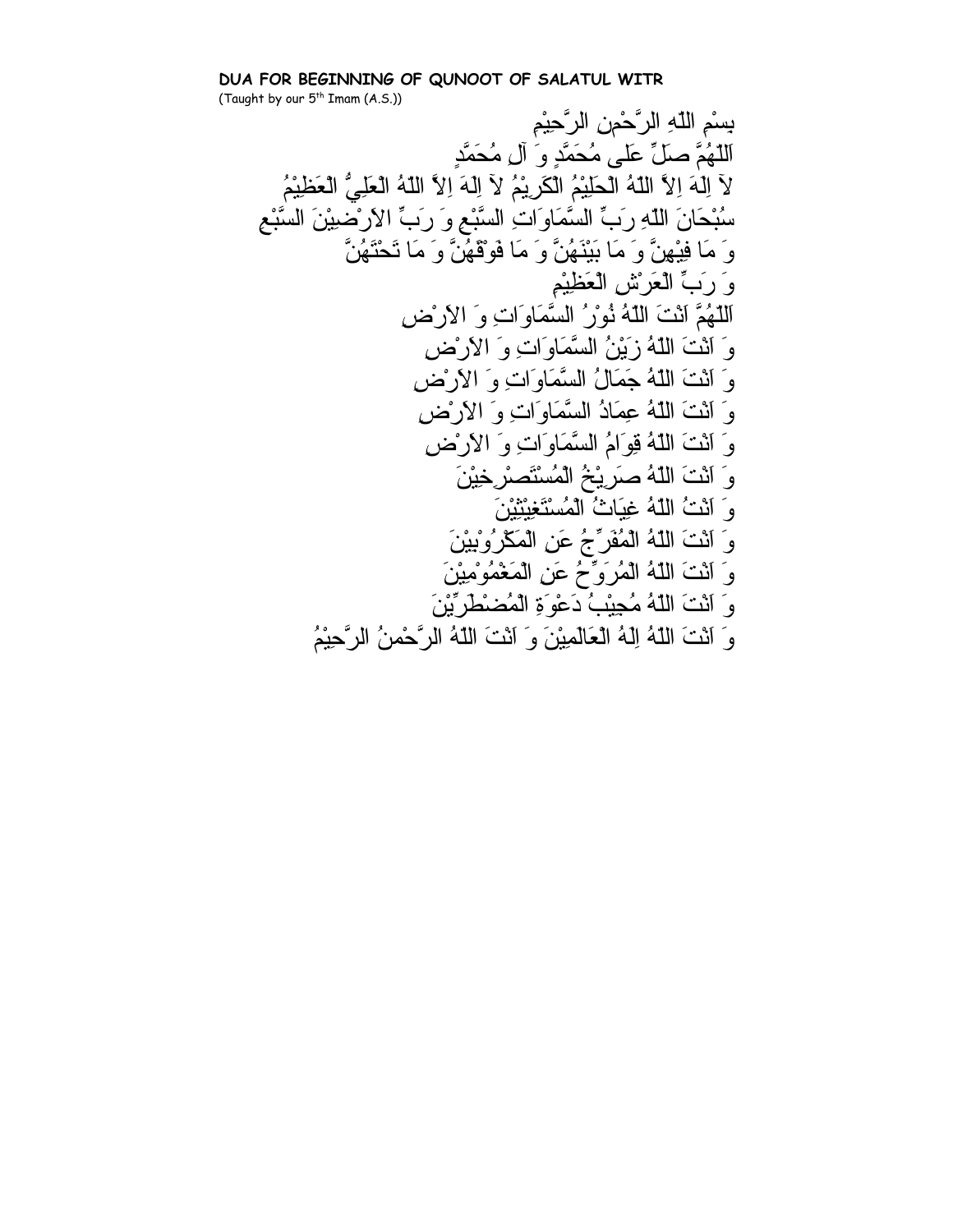**Translation of Dua for beginning of Qunoot of Salatul Witr**  In the name of Allah the Beneficent, the Merciful O Allah bless Muhammad and his family There is no god but Allah, the Forbearing the Noble There is no god but Allah, the High, the Mighty Glory be to the Rabb of the seven heavens and the Rabb of the seven earths and what is in them and what is between them and what is above them and what is under them Rabb of the Mighty throne O Allah , You are Allah,the Light of the heavens and the earth You are Allah, the Ornament of the heavens and the earth You are Allah, the Beauty of the heavens and the earth You are Allah, the Pillar of the heavens and the earth You are Allah, the Support of the heavens and the earth You are Allah, the Object of those who call out for help You are Allah, the Helper of those who seek help You are Allah, the Reliever of those in distress You are Allah , the one who gives happiness to the grieved You are Allah, the one who answers the call of the distressed You are Allah, God of the worlds You are Allah, the most merciful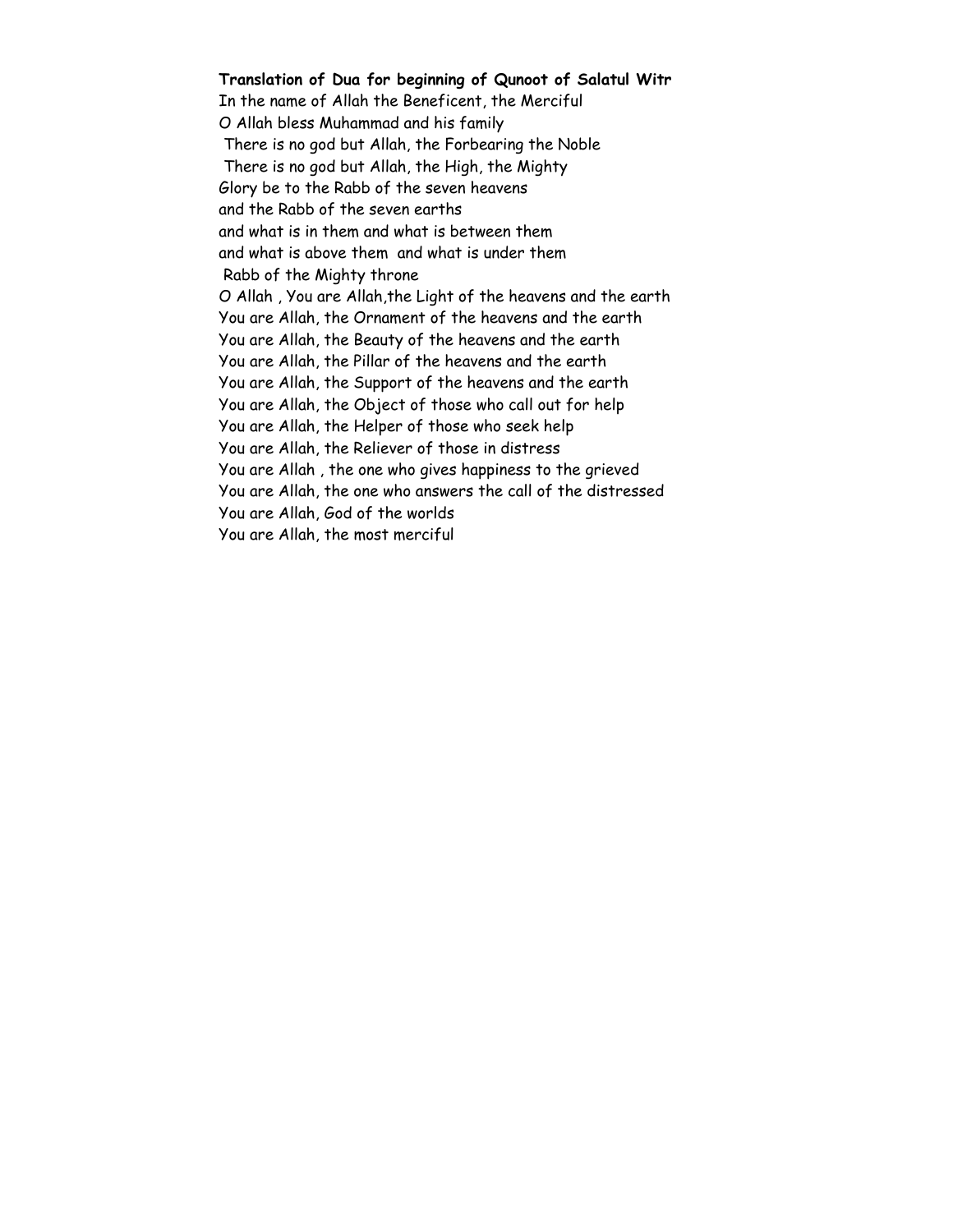**DUA TO BE RECITED AT THE END OF QUNOOT OF SALATUL WITR**

بِسْمِ اللّهِ الرَّحْمنِ الرَّحِيْمِ اَللّهُمَّ صَلِّ عَلى مُحَمَّدٍ وَ آلِ مُحَمَّدٍ سَيِّدِي سَيِّدِي هذِهِ يَدَايَ قَدْ مَدَدْتُهُمَا اِلْيَكَ بِالذُّنُوْبِ مَمْلُو ءَةً وَ عَيْنَايَ بِالرَّجَاءِ مَمْدُوْدَةً وَحَقٌّ بِمَنْ دَعَاكَ بِالنَّدَمِ تَذَلُّلاً اَنْ تُجِيْبَهُ بِالْكَرَمِ تَفَضُّلاً سَيِّدِي اَمِنْ اَهْلِ الشَّقَاءِ خَلَقْتَنِي فَاَطِيْلُ بُكَائِي اَمْ مِنْ اَهْلِ السَّعَادَةِ خَلَقْتَنِي فَاُبَشِّرُ رَجَائِي سَيِّدِي لَوْ اَنَّ عَبْدًا اِسْتَطَاعَ الْهَرَبَ مِنْ مَوْلاَهُ لَكُنْتُ اَوَّلَ الْهَارِبِيْنَ مِنْكَ لكِنِّي اَعْلَمُ اَنِّي لاَ اَفُوْتُكَ اِلهِي وَ سَيِّدِي اِرْحَمْنِي مَصْرُوْعًا عَلى الْفِرَاشِ تُقَلِّبُنِي اَيْدِي اَحِبَّتِي وَ ارْحَمْنِي مَطْرُوْحًا عَلى الْمُغْتَسَلِ يُغَسِّلُنِي صَالِحُ جِيْرَتِي وَ ارْحَمْنِي مَحْمُوْلاً قَدْ تَنَاوَلَ الاَقْرِبَاءُ اَطْرَافَ جَنَازَتِي وَ ارْحَمْ فِيذلِكَ الْبَيْتِ الْمُظْلِمِ وَحْشَتِي وَ غُرْبَتِي وَ وَحْدَتِي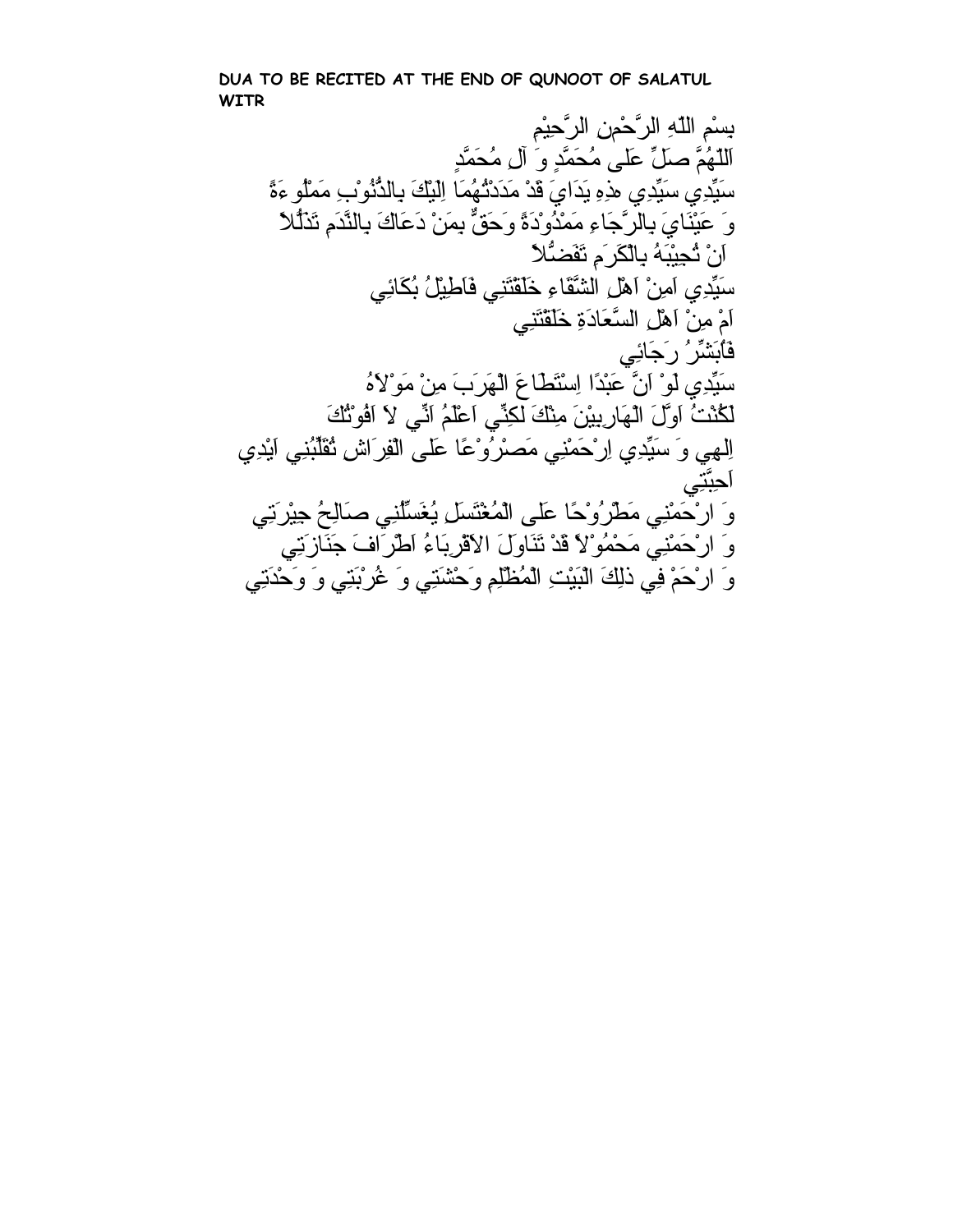#### **Translation of dua to be recited at the end of Qunoot for Saltul Witr**

In the name of Allah the Beneficent, the Merciful O Allah bless Muhammad and his family My Master, My Master, I have stretched out these hands to You full of sins and my eyes stretched out with hope and it is the right of the one who calls You with regret and humility that You answer him with Generosity and Grace My master,have You created me from the unfortunate ones so I should lengthen my weeping? or have You created me from the fortunate ones so I should give glad tidings to my hopes? My master, if a servant was able to escape from his Master then I would be the first of those who escape from You but I know that I cannot escape You My God and my master, have mercy on me when I am lying on my bed [dead] and the hands of my loved ones turn me when I am placed on the place of ghusl and the virtuous near ones wash me Have mercy on me when I am being carried, and my relatives have surrounded my coffin Have mercy on me in that dark house on my fear, my separation, and my loneliness have mercy on me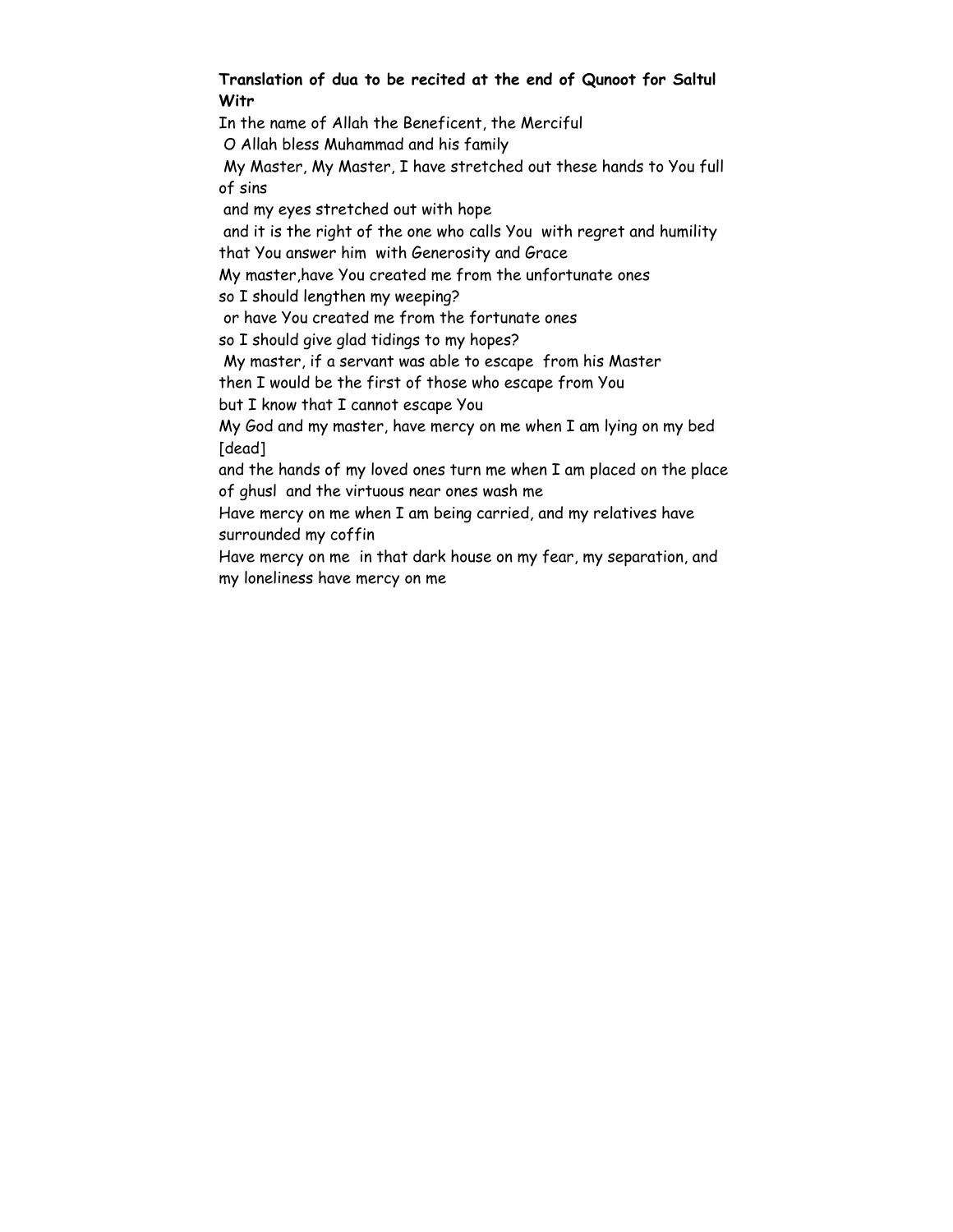**DUA AFTER RISING FROM RUKU OF SALATUL WITR** بِسْمِ اللّهِ الرَّحْمنِ الرَّحِيْمِ اَللّهُمَّ صَلِّ عَلى مُحَمَّدٍ وَ آلِ مُحَمَّدٍ هذَا مَقَامُ مَنْ حَسَنَاتُهُ نِعْمَةٌ مِنْكَ وَ شُكْرُهُ ضَعِيْفٌ وَ ذَنْبُهُ عَظِيْمٌ وَ لَيْسَلِذلِكَ اِلاَّ رِفْقُكَ وَ رَحْمَتُكَ فَاِنَّكَ قُلْتَ فِي آِتَابِكَ الْمُنْزَلِ عَلى نَبِيِّكَ الْمُرْسَلِ صَلَّى اللّهُ عَلَيْهِ وَ آلِهِ آَانُوا قَلِيْلاً مِنَ الَّيْلِ مَا يَهْجَعُوْنَ وَ بِالاَسْحَارِ هُمْ يَسْتَغْفِرُوْنَ طَالَ هُجُوْعِي وَ قَلَّ قِيَامِي وَ هذَا السَّحْرُ وَ اَنَا اَسْتَغْفِرُكَ لِذُنُوْبِي اِسْتِغْفَارَ مَنْ لاَ يَجِدُ لِنَفْسِهِ ضَرًّا وَ لاَ نَفْعًا وَ لاَ مَوْتًا وَ لاَ حَياةً وَ لاَ نُشُوْرًا

In the name of Allah, the Beneficent, the Merciful

O Allah bless Muhammad and his family

 This is the position of one whose good deeds are (on account) of Your favours

his gratitude is deficient and his sins are mighty

and there is nothing for him except Your kindness and mercy for Surely You have said in Your Book

revealed to Your sent Prophet blessing of Allah be on him and his family

they slept little of the night and sought forgiveness at dawn (51:17- 18)

my sleep has lengthened and my rising is less this dawn

I seek Your forgiveness for my sins

a seeking of forgiveness of one who does not find for himself

any harm, or benefit, or death, or life, or rising [except from You]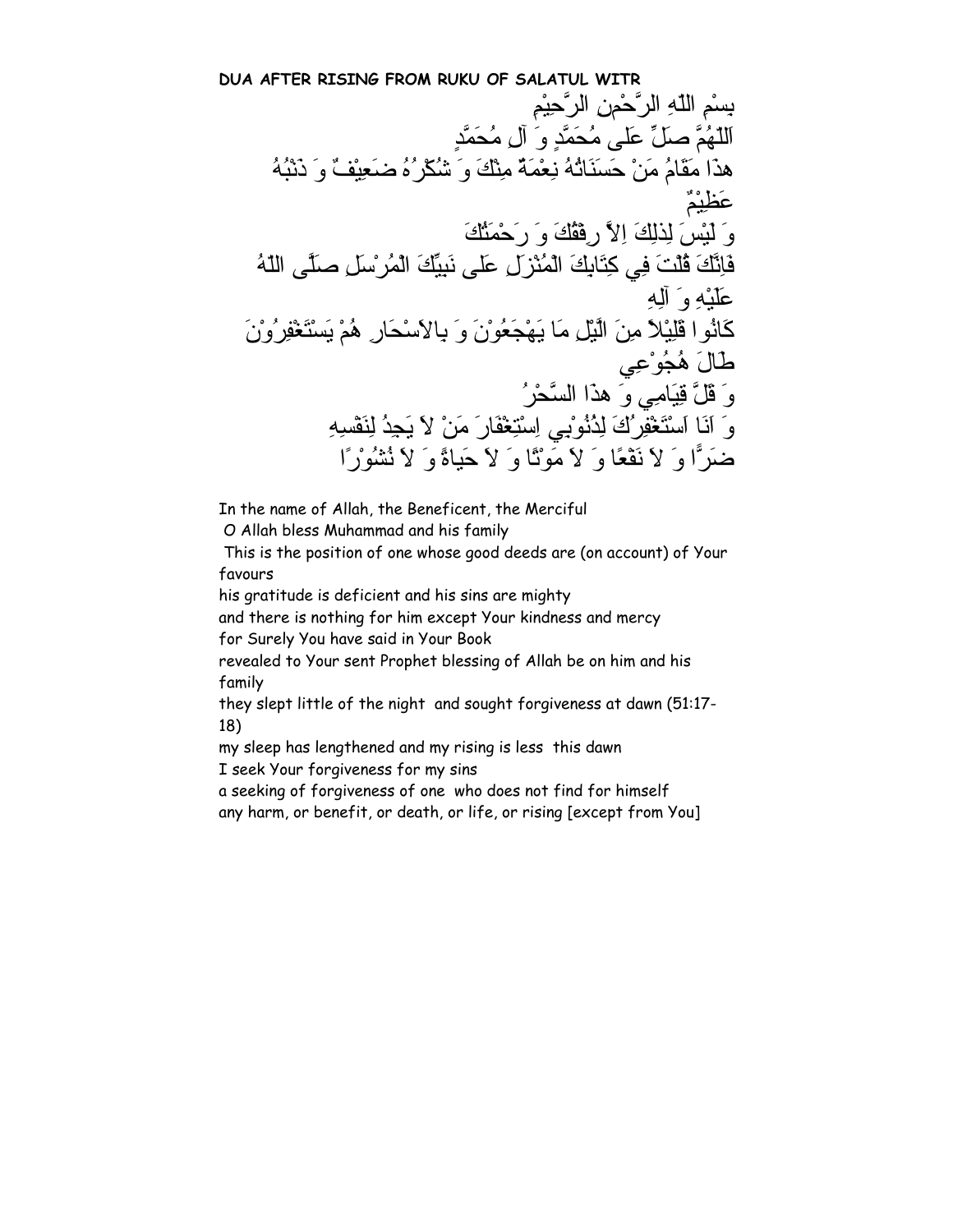**DUA HAZEEN (To be recited after completion of Salatul Witr)** It should be recited softly and sorrowfully

بِسْمِ اللّهِ الرَّحْمنِ الرَّحِيْمِ اَللّهُمَّ صَلِّ عَلى مُحَمَّدٍ وَ آلِ مُحَمَّدٍ اُنَاجِيْكَ يَا مَوْجُوْدًا فِي آُلِّ مَكَانٍ لَعَلَّكَ تَسْمَعُ نِدَائِي فَقَدْ عَظُمَ جُرْمِي وَ قَلَّ حَيَائِي مَوْلاَيَ يَا مَوْلاَيَ اَيُّ اْلاَهْوَالِ اَتَذَآَّرُ وَ اَيُّهَا اَنْسى وَ لَوْ لَمْ يَكُنْ اِلاَّ الْمَوْتُ لَكَفى آَيْفَ وَ مَا بَعْدَ الْمَوْتِ اَعْظَمُ وَ اَدْهى مَوْلاَيَ يَا مَوْلاَيَ حَتَّى مَتى وَ اِلى مَتى اَقُوْلُ لَكَ الْعُتْبى مَرَّةً بَعْدَ اُخْرى ثُمَّ لاَ تَجِدُ عِنْدِي صِدْقًا وَ لاَ وَفَاءً فَيَا غَوْثَاهُ ثُمَّ وَا غَوْثَاهُ بِكَ يَا اَللّهُ مِنْ هَوىً قَدْ غَلَبَنِي وَ مِنْ عَدُوٍّ قَدِ اسْتَكْلَبَ عَلَيَّ وَ مِنْ دُنْياً قَدْ تَزَيَّنَتْ لِي وَ مِنْ نَفْسٍ اَمَّارَةٍ بِالسُّوْءِ اِلاَّ مَا رَحِمَ رَبِّي مَوْلاَيَ يَا مَوْلاَيَ اِنْ آُنْتَ رَحِمْتَ مِثْلِي فَارْحَمْنِي وَ اِنْ آُنْتَ قَبِلْتَ مِثْلِي فَاقْبَلْنِي يَا قَابِلَ السَّحَرَةِ اقْبَلْنِي يَا مَنْ لَمْ اَزَلْ اَتَعَرَّفُ مِنْهُ الْحُسْنى يَا مَنْ يُغَذِّيْنِي بِالنِّعَمِ صَبَاحًا وَ مَسَاءً اِرْحَمْنِي يَوْمَ آتِيْكَ فَرْدًا شَاخِصًا اِلَيْكَ بَصَرِي مُقَلَّدًا عَمَلِي قَدْ تَبَرَّأَ جَمِيْعُ الْخَلْقِ مِنِّي نَعَمْ وَ آَبِي وَ اُمِّي وَ مَنْ كَانَ لَهُ كَدِّي وَ سَعْيِي فَاِنْ لَمْ تَرْحَمْنِي فَمَنْ يَرْحَمُنِي وَ مَنْ يُؤْنِسُ فِي الْقَبْرِ وَحْشَتِي وَ مَنْ يُنْطِقُ لِسَانِي اِذَا خَلَوْتُ بِعَمَلِي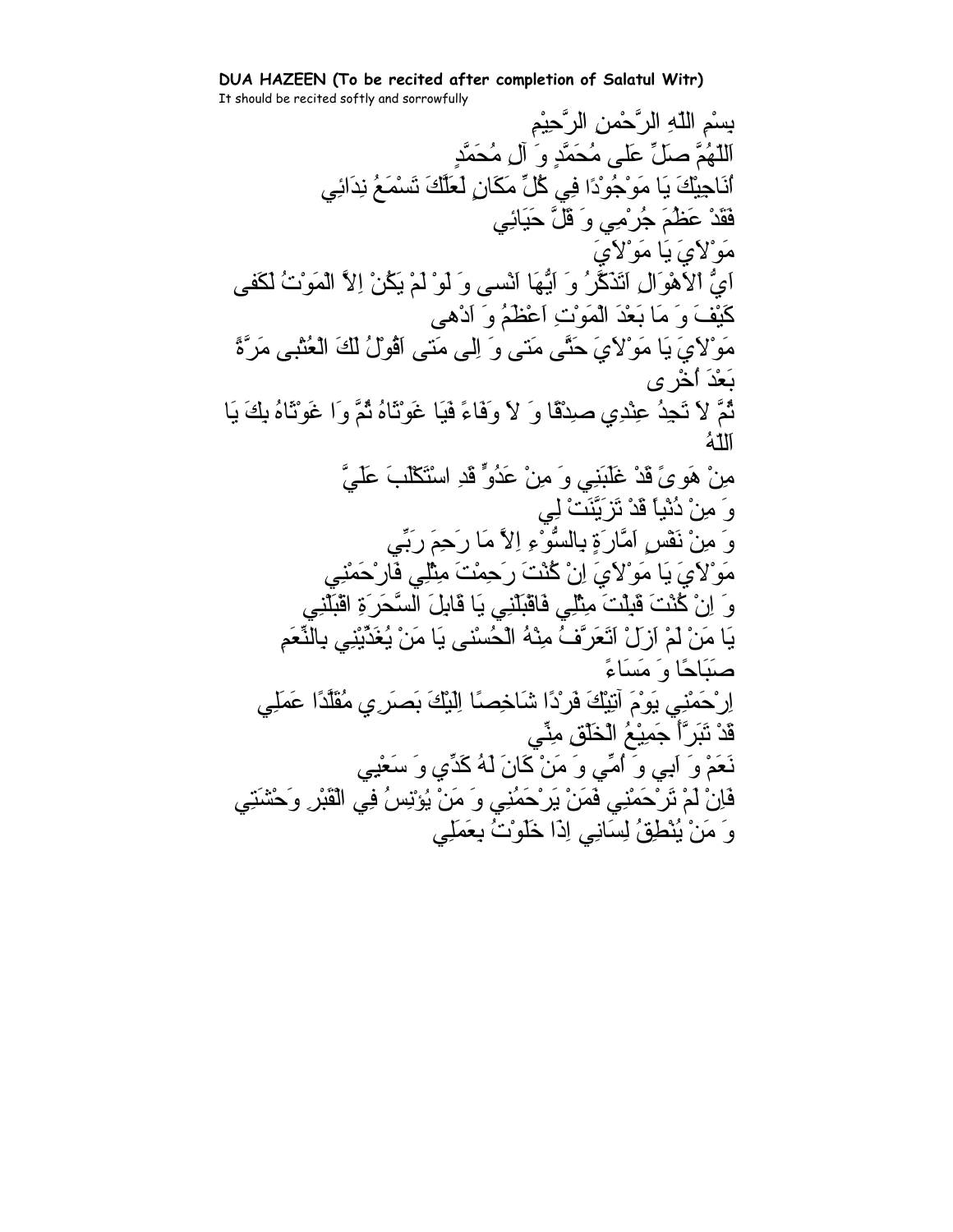وَ سَأَلْتَنِي عَمَّا اَنْتَ اَعْلَمُ بِهِ مِنِّي فَاِنْ قُلْتُ نَعَمْ فَاَيْنَ الْمَهْرَبُ مِنْ عَدْلِكَ وَ اِنْ قُلْتُ لَمْ اَفْعَلْ قُلْتَ اَلَمْ اَآُنِ الشَّاهِدَ عَلَيْكَ فَعَفْوُكَ عَفْوُكَ يَا مَوْلاَيَ قَبْلَ سَرَابِيْلِ الْقَطِرَانَ عَفْوُكَ عَفْوُكَ يَا مَوْلاَيَ قَبْلَ جَهَنَّمَ وَ النِّيْرَان عَفْوُكَ عَفْوُكَ يَا مَوْلاَيَ قَبْلَ اَنْ تُغَلَّ الاَيْدِي اِلى الاَعْنَاقِ يَا اَرْحَمَ الرَّاحِمِيْنَ وَ خَيْرَ الْغَافِرِيْنَ

In the name of Allah, The Beneficent, the Merciful O Allah bless Muhammad and his family I whisper unto You, O one who is present in every place so that You may hear my call for surely my sin is excessive and my shame is less My Master, O my Master which of the terrifying states shall I remember and which of them shall I forget for if there was nothing except death it would be enough then what about after death greater and much worse? My master O my Master, up to when and till when will I say, I am to blame, again and again, but then You do not find any truth or loyalty in me? I call for help and I call for help, O Allah from desires which have overpowered me and from the enemy which has pounced on me and from the world which attracts me and from the soul that leads towards evil except that on which my Rabb has mercy (12:53) My master O my master if You have had mercy on the likes of me then have mercy on me and if You have accepted from the likes of me

then accept from me